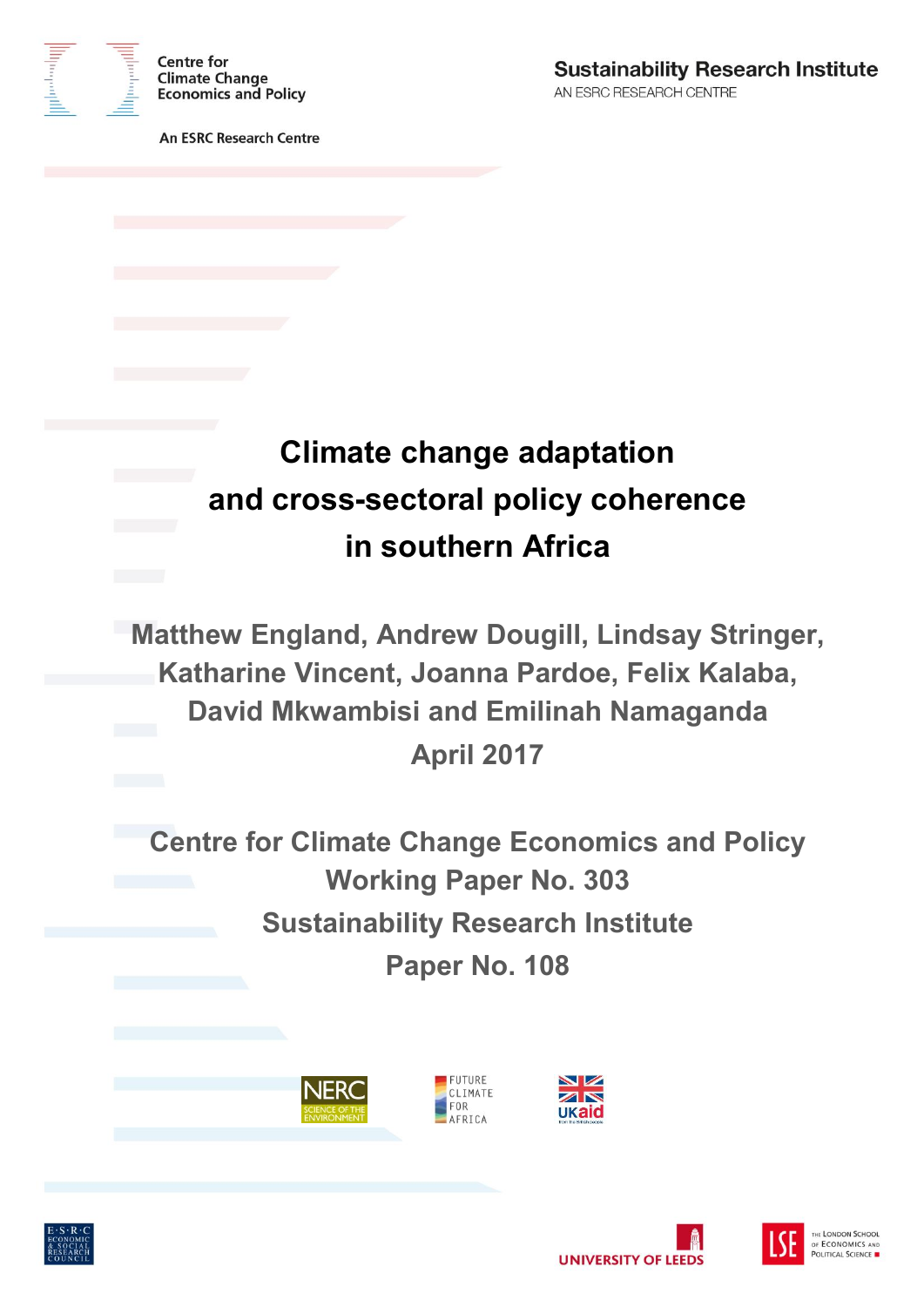**The Centre for Climate Change Economics and Policy (CCCEP)** was established by the University of Leeds and the London School of Economics and Political Science in 2008 to advance public and private action on climate change through innovative, rigorous research. The Centre is funded by the UK Economic and Social Research Council. Its second phase started in 2013 and there are five integrated research themes:

- 1. Understanding green growth and climate-compatible development
- 2. Advancing climate finance and investment
- 3. Evaluating the performance of climate policies
- 4. Managing climate risks and uncertainties and strengthening climate services
- 5. Enabling rapid transitions in mitigation and adaptation

More information about the Centre for Climate Change Economics and Policy can be found at: http://www.cccep.ac.uk.

**The Sustainability Research Institute (SRI)** is a dedicated team of over 20 researchers working on different aspects of sustainability at the University of Leeds. Adapting to environmental change and governance for sustainability are the Institute's overarching themes. SRI research explores these in interdisciplinary ways, drawing on geography, ecology, sociology, politics, planning, economics and management. Our specialist areas are: sustainable development and environmental change; environmental policy, planning and governance; ecological and environmental economics; business, environment and corporate responsibility; sustainable production and consumption.

More information about the Sustainability Research Institute can be found at: http://www.see.leeds.ac.uk/sri.

The **Future Climate for Africa UMFULA** project is a four-year research project that aims to improve climate information for decision-making in central and southern Africa. More information about UMFULA can be found at: www.futureclimateafrica.org/umfula/.

This working paper is intended to stimulate discussion within the research community and among users of research, and its content may have been submitted for publication in academic journals. It has been reviewed by at least one internal referee before publication. The views expressed in this paper represent those of the author(s) and do not necessarily represent those of the host institutions or funders.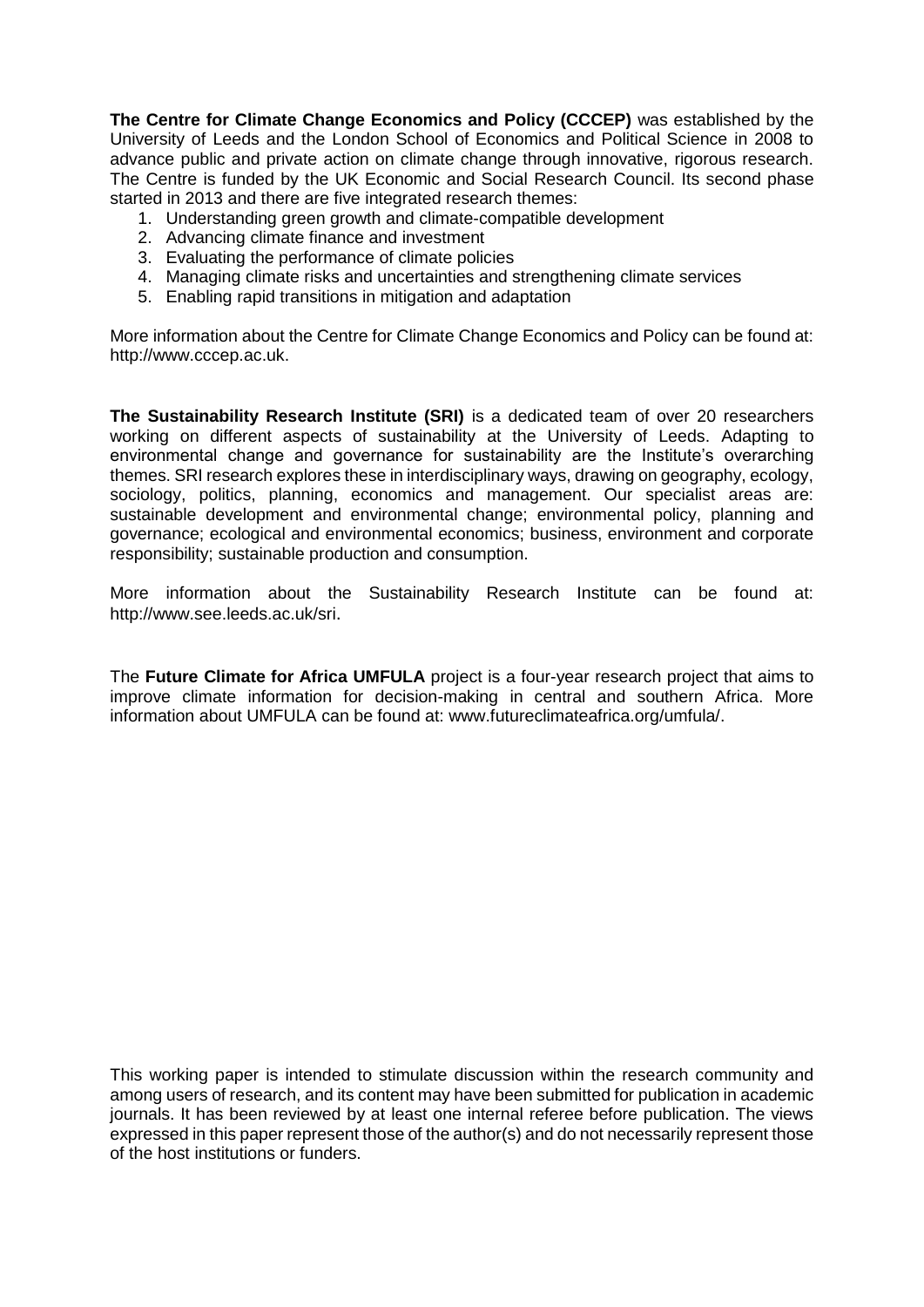# **TABLE OF CONTENTS**

| <b>Abstract</b>                                                                                                              | 4  |
|------------------------------------------------------------------------------------------------------------------------------|----|
| 1. Introduction                                                                                                              | 5  |
| 2. Adaptation as a cross-cutting policy issue                                                                                | 5  |
| 3. Research Methodology                                                                                                      | 6  |
| 4. Results                                                                                                                   | 8  |
| 4.1. Climate Change Adaptation Planning in Sectoral Policies<br>4.2. Policy coherence across sectors and with NDPs / Climate | 8  |
| <b>Change Policies</b>                                                                                                       | 9  |
| 4.3. Expert interview verification and insights                                                                              | 15 |
| 5. Discussion                                                                                                                | 18 |
| <b>References</b>                                                                                                            | 20 |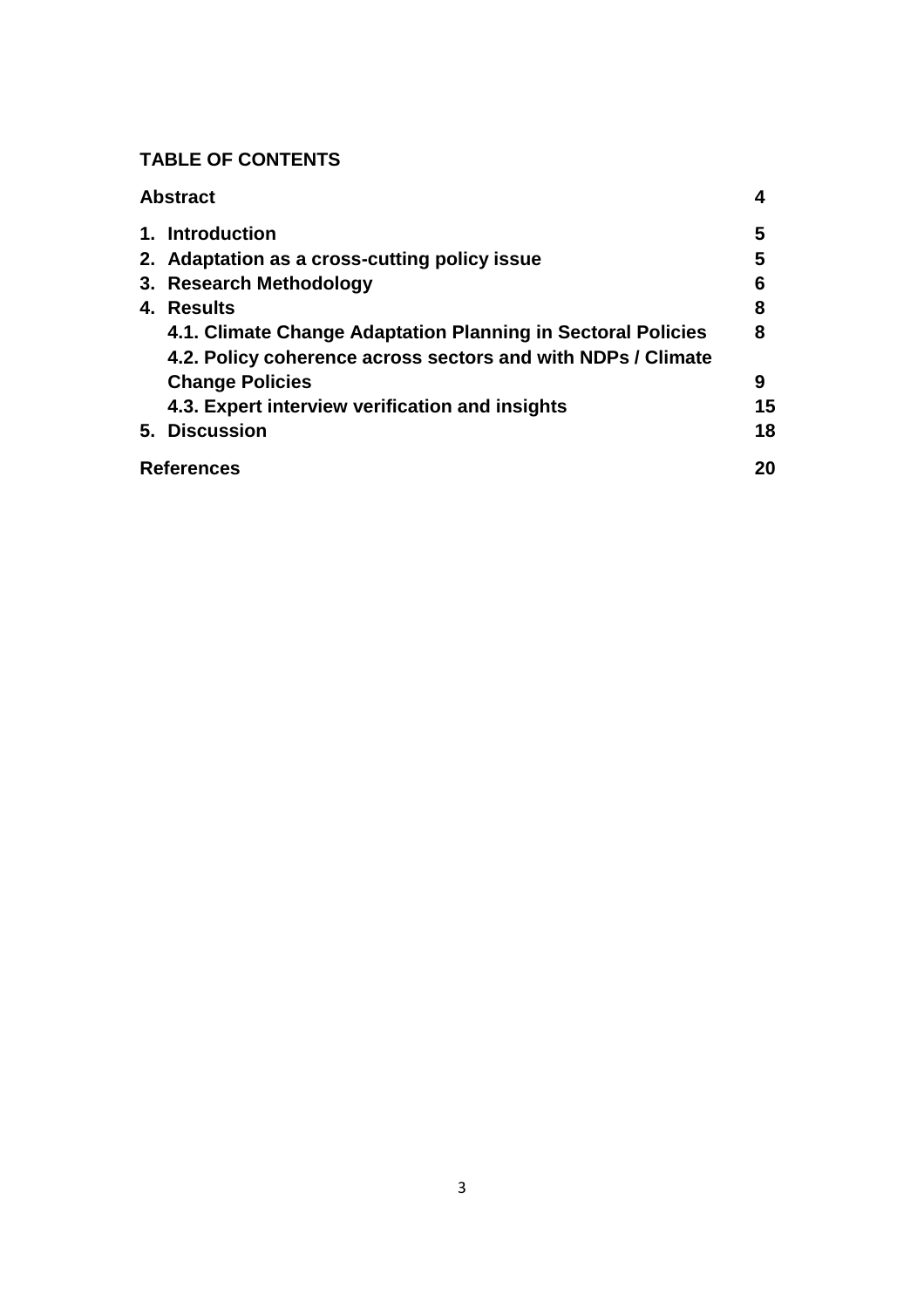#### **ABSTRACT**

To be effective, cross-cutting issues like climate change adaptation need to be mainstreamed across multiple sectors and for this greater policy coherence is essential. Using the cases of Malawi, Tanzania and Zambia, this paper investigates the extent of coherence in national policies across water and agriculture sectors and their links to climate change adaptation and national development plans. A twopronged qualitative approach is applied using Qualitative Document Analysis of relevant policies and plans, combined with expert interviews from key nongovernment actors in each country. Findings show that sector policies have differing degrees of cross-thematic coherence, currently being strongest in Zambia and weakest in Tanzania. We show that sectoral policies are more likely to be coherent in addressing immediate-term disaster management issues of floods and droughts rather than in longer-term approaches to climate adaptation. Coherence between sector and climate policies and strategies is strongest when the latter has been more recently developed. However, this has largely been achieved by repackaging of existing sectoral policy statements into climate policies drafted by external consultants to meet international reporting needs and not by the establishment of new connections between sectoral planning processes. For more effective mainstreaming of climate change adaptation, governments need to actively embrace longer-term cross-sectoral planning within their own cross-Ministerial structures to foster greater policy coherence and integrated adaptation planning.

#### **KEYWORDS**

Mainstreaming, Water, Agriculture, Malawi, Zambia, Tanzania.

Submission date 07-04-2017 Publication date 07-04-2017

#### **Acknowledgements**

This work was funded by Future Climate for Africa (FCFA) programme as part of the UMFULA regional consortium project (NE/M020207/1). The FCFA programme is funded jointly by the Natural Environmental Research Council (NERC) and UK Department for International Development (DFID).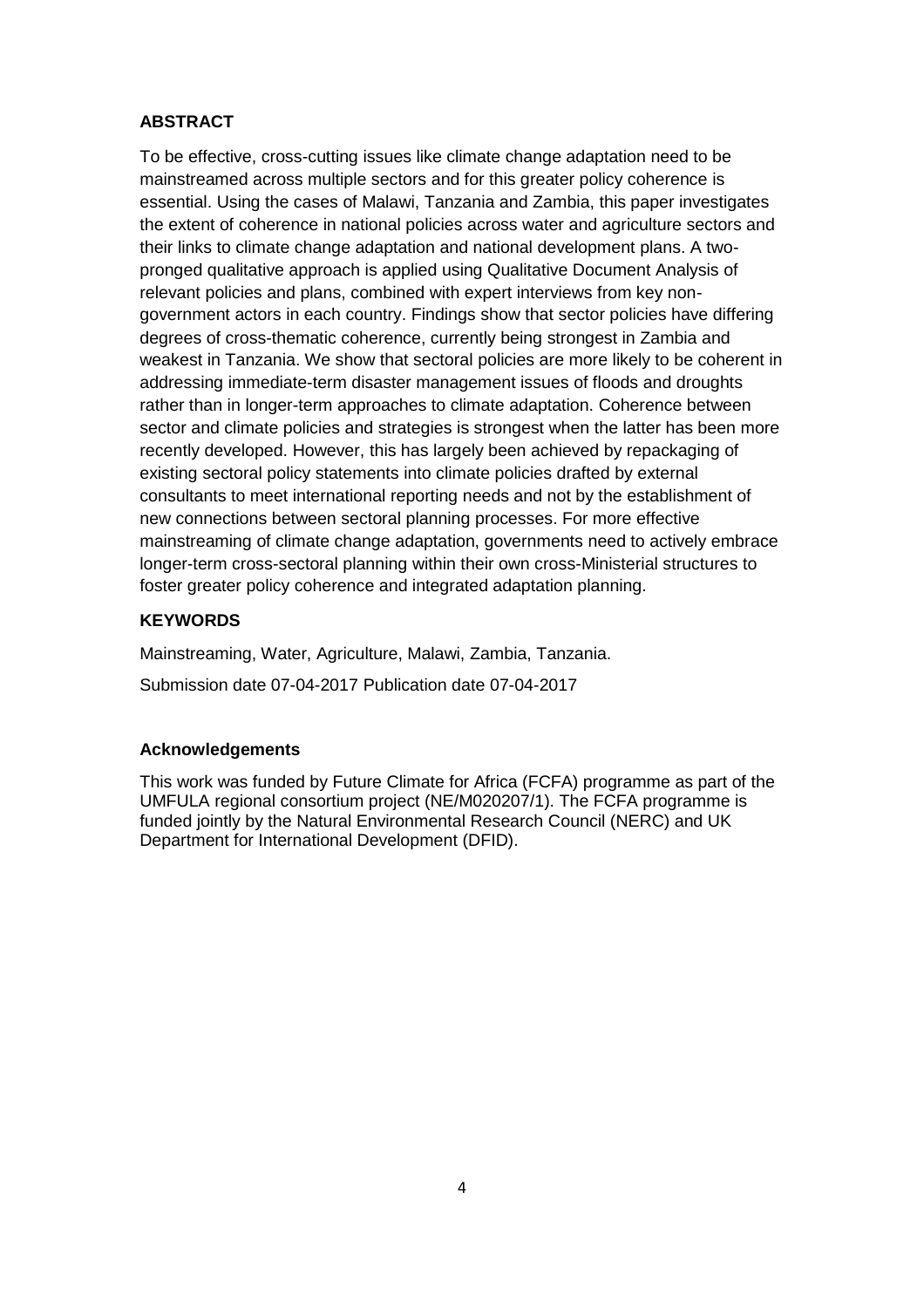# **1. Introduction**

Development in southern Africa is occurring against a backdrop of climate change (Brown et al., 2011). This makes careful adaptation planning imperative, as climate change is projected to increase temperatures, alter the temporal and spatial distribution of rainfall and increase the severity of droughts and flooding (IPCC, 2014). Climate impacts are taking place alongside rapid social, economic and demographic transitions that combine to influence development outcomes, including food security (Ford et al., 2015). Climate adaptation planning is subject to challenges of the paucity of reliable climate information (Jones et al., 2015) and uncertainties about the timing of impacts and their spatial distribution (Davis, 2011; Abson et al., 2012). As climate change is a cross-cutting issue, adaptation needs to be mainstreamed into sectorbased policies (Stringer et al., 2014) and across different levels of governance (Urwin and Jordan, 2008). However, empirical analyses are lacking regarding the extent to which this is happening at the national level across sub-Saharan African states.

The aim of the study is to assess policy coherence in climate change adaptation planning in Malawi, Tanzania and Zambia. To achieve this, we focus on two specific objectives:

1. To identify the extent and nature of climate change adaptation planning approaches included in sector policies.

2. To assess the policy coherence across sectors and with National Development Plans (NDPs) and climate change adaptation policies and strategies.

Document analysis is complemented by, and triangulated with, qualitative expert interview data. We focus on water and agricultural sectors due to their sensitivity to climate impacts and because agriculture contributes around 20% of southern Africa's GDP, as well as being the dominant livelihood for the majority of the population (SADC, 2012).

# **2. Adaptation as a cross-cutting policy issue**

Adaptation is defined as "adjustment in natural or human systems in response to actual or expected climatic stimuli or their effects, which moderates harm or exploits beneficial opportunities" (IPCC, 2014: 1757). In recent years the United Nations Framework Convention on Climate Change (UNFCCC) has begun to place more emphasis on adaptation – for example in the Cancun Adaptation Framework from 2010. Article 7 of the Paris Agreement calls for adaptation efforts to be enhanced and for Parties to integrate adaptation into relevant socio-economic and environmental policies and actions. In this paper, we concentrate our analysis on planned adaptation, defined as "adaptation that is the result of a deliberate policy decision, based on an awareness that conditions have changed or are about to change and that action is required to return to, maintain, or achieve a desired state" (IPCC, 2014:1758).

Effective adaptation planning is needed across all sectors in such a way that recognises sectoral interdependencies and policy entry points (Conway and Mustelin, 2014). Indeed, the post-2015 development agenda recognises the complexities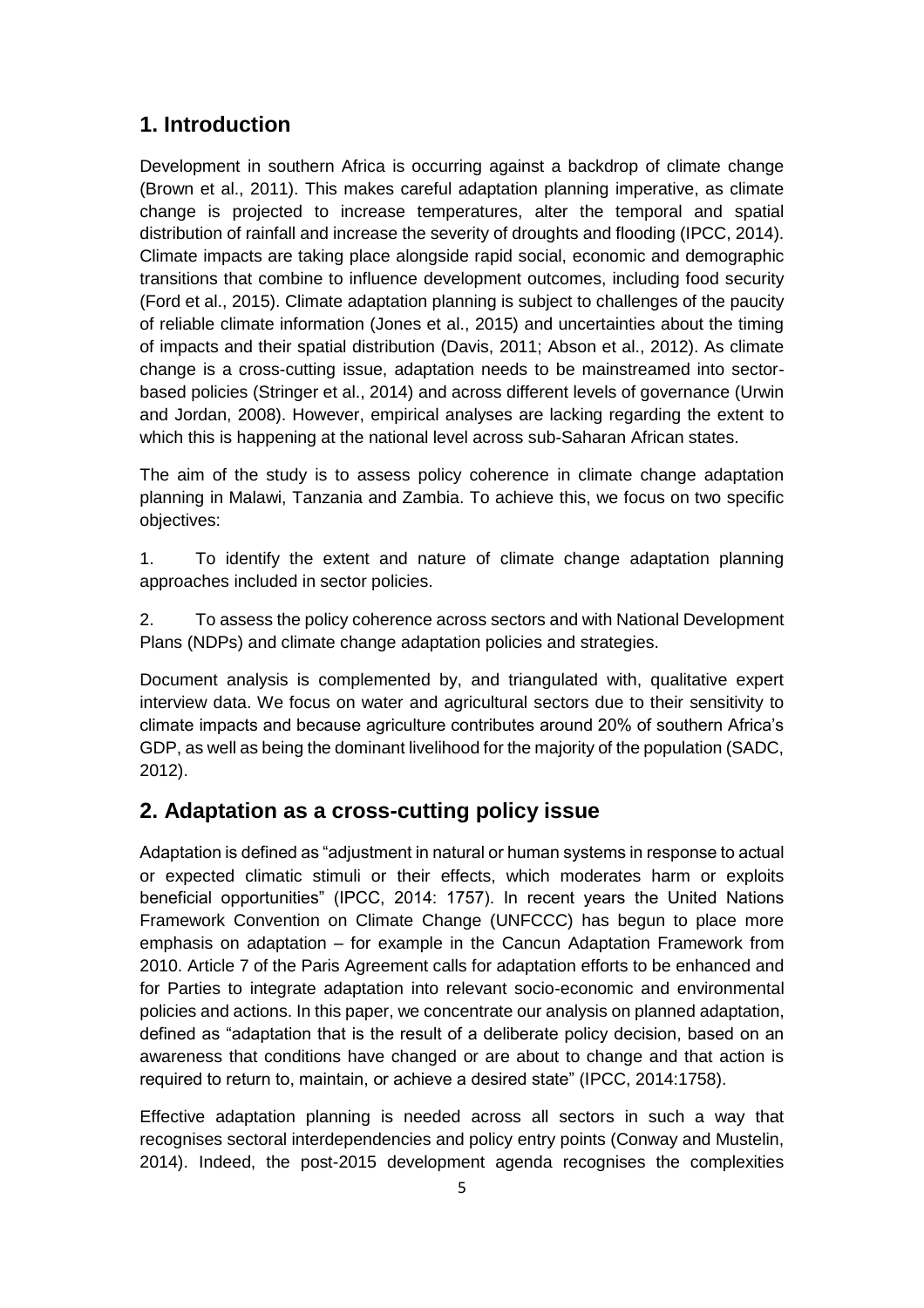associated with the prevailing sectoral approach to policy-making and emphasises the importance of policy coherence in addressing cross-cutting challenges (Conway et al., 2015; Nilsson et al., 2016) and ensuring improved links between international climate policy and national sectoral policy development (Cochrane et al., 2017). Policy coherence is defined as "the systematic promotion of mutually reinforcing policy actions across government departments and agencies creating synergies towards achieving the agreed objectives" (OECD, 2004:3). Analyses of coherence are important to identify where policies in different sectors are horizontally supporting or conflicting with one another, as well as the ways in which they are aligned vertically between national commitments to international agreements (Chandra and Idrisova, 2011). Coherent policy approaches can lead to greater effectiveness and efficiency, and can reduce competition for limited budgets and resources (Akhtar-Schuster et al., 2011).

Policy studies outside of southern Africa have identified the importance of strengthening partnerships and collaboration to manage the impacts of climate change as well as developing an appropriate institutional context and supporting policy instruments (Massey et al., 2014; Biesbroek et al., 2010). The need to build such policy activities upon cross-sector dialogue and actions has also been recognised in southern Africa by the establishment of inter-ministerial climate change committees and task forces in countries such as Malawi, Zambia and Zimbabwe (Stringer et al., 2014).

## **3. Research Methodology**

Qualitative Document Analysis (QDA) has been utilised to facilitate objective analysis of policy documents, (e.g. Altheide *et al*., 2008; Wesley, 2011) and provides an approach that considers the meaning and implications of text. It uses subjective scoring followed by validation through a series of independent expert interviews. The approach adopted in this study follows several steps to improve rigour and consistency of analysis, including: a) setting criteria for the selection of documents; b) obtaining documents; c) analysis of documents; d) validation; e) finalisation (Altheide *et al*., 2008).

In setting the boundaries of the study and the criteria for the selection of documents, our sample initially considered official government documents from countries within the Southern African Development Community (SADC). From this, we then focused on three countries (Malawi, Tanzania and Zambia) which have a full set of policy documents across water and agriculture, as well as NDPs and climate change policies and strategies (Table 1). These documents were systematically analysed to ascertain: i) whether adaptation was being considered or not; and ii) how it was being treated and iii) whether climate change adaptation statements were coherent with the other documents assessed. Documents were analysed using a content analysis approach (Stemler, 2001) based on a scoring criteria to assess coherence (Table 2).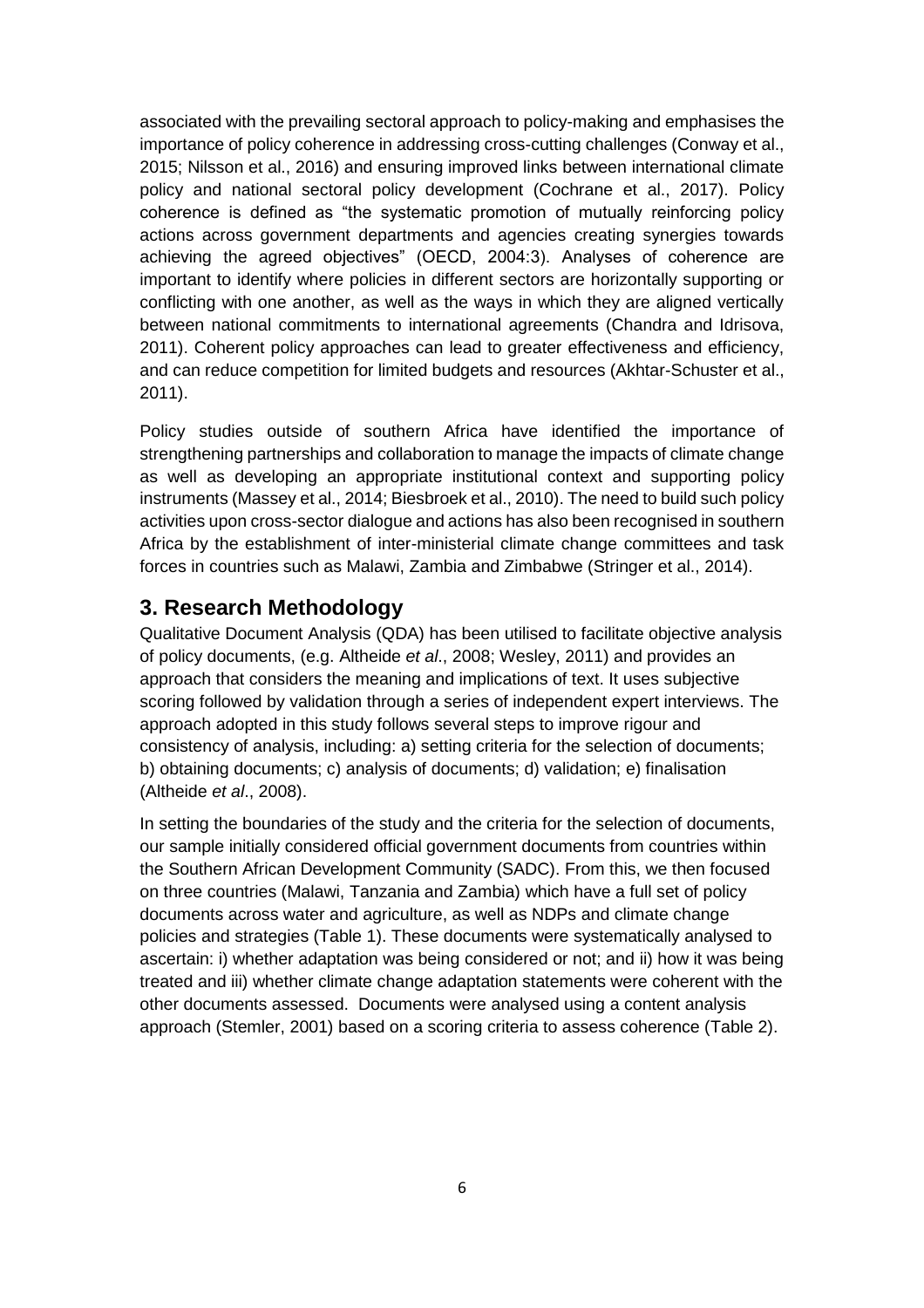| <b>Policy document</b>                                                   | <b>Country</b>                                                            |                                                                             |                                                                              |  |  |  |  |
|--------------------------------------------------------------------------|---------------------------------------------------------------------------|-----------------------------------------------------------------------------|------------------------------------------------------------------------------|--|--|--|--|
|                                                                          | <b>Malawi</b>                                                             | <b>Tanzania</b>                                                             | Zambia                                                                       |  |  |  |  |
| <b>Water Policy</b>                                                      | National Water Policy.<br>(GoM, 2005)                                     | National Water Policy.<br>(GoT, 2002)                                       | National Water Policy.<br>(GoZ, 1994)                                        |  |  |  |  |
| <b>Agricultural Policy</b>                                               | National Agricultural Policy<br>(GoM, 2011a)                              | National Agricultural Policy<br>(GoT, 2013)                                 | National Agricultural<br>Policy (GoZ, 2004)                                  |  |  |  |  |
| <b>National Development</b><br>Plans (NDP)                               | Malawi Growth and<br>Development Strategy,<br>2011-2016 (GoM, 2011b)      | Tanzania Development<br>Vision 2025 (GoT, 1999)                             | <b>Revised Sixth National</b><br>Development Plan, 2013-<br>2016 (GoZ, 2013) |  |  |  |  |
| <b>Climate Change</b>                                                    | National Climate Change<br>Policy (GoM, 2016)                             | <b>National Climate Change</b><br>Strategy (GoT, 2012)                      | <b>National Climate Change</b><br>Response Strategy (GoZ,<br>2010)           |  |  |  |  |
| <b>National Adaptation</b><br><b>Action Plan (NAPA)</b>                  | Malawi's National<br><b>Adaptation Programme of</b><br>Action (GoM, 2006) | National Adaptation<br>Programme of Action, 2007<br>(GoT, 2007)             | National Adaptation<br>Programme of Action,<br>Final Report (GoZ, 2007)      |  |  |  |  |
| (Intended) Nationally<br><b>Determined</b><br><b>Contribution (INDC)</b> | <b>Nationally Determined</b><br>Contribution. (GoM, 2015)                 | <b>Intended Nationally</b><br><b>Determined Contribution</b><br>(GoT, 2015) | <b>Nationally Determined</b><br>Contribution (GoZ, 2015)                     |  |  |  |  |

*Table 1: Documents forming the sample for Qualitative Document Analysis.*

The content analysis comprised four stages. In the first stage, each of the sector policies (water and agriculture), NDPs and climate change policies and strategies was assessed for dominant approaches to four key themes: i) water, ii) agriculture, iii) water and agriculture inter-sector alignment for climate change adaptation, and iv) climate change adaptation. As approaches to water and agricultural adaptations were identified, we recorded the discursive context in which those words were found. This led to identification of specific keywords such as "irrigation", "drought", "flood", "disaster management", "water security" and "food security".

The second stage involved using these keywords to analyse the parts of each document where they were located. This assessed water and agriculture approaches based on the content of the sentence or paragraph in which they were included within the policy, providing country-specific background context and insights into government plans and priorities. The keywords and approaches were grouped together, and in synthesised form were entered into tables for each of the three countries. This enabled cross-comparison of the main emphases in each sector and in NDPs and climate change policies and strategies. The dates of policies were recorded to enable a chronology of policy development and links to climate adaptation planning to be developed for each country.

The third stage involved searches of keywords within the respective themes. These were used to assess the extent to which the other documents referred to the same issues. For example, how did the agriculture policy, NDP, national climate change policy, NAPA and (I)NDC each refer to water? A qualitative score was then applied to the level of coherence, from 3 (full coherence) to 0 (no coherence) (Table 2) for each policy for each of the 4 search terms. With regards to the theme "climate change adaptation", for example, Malawi's agriculture policy recognises climate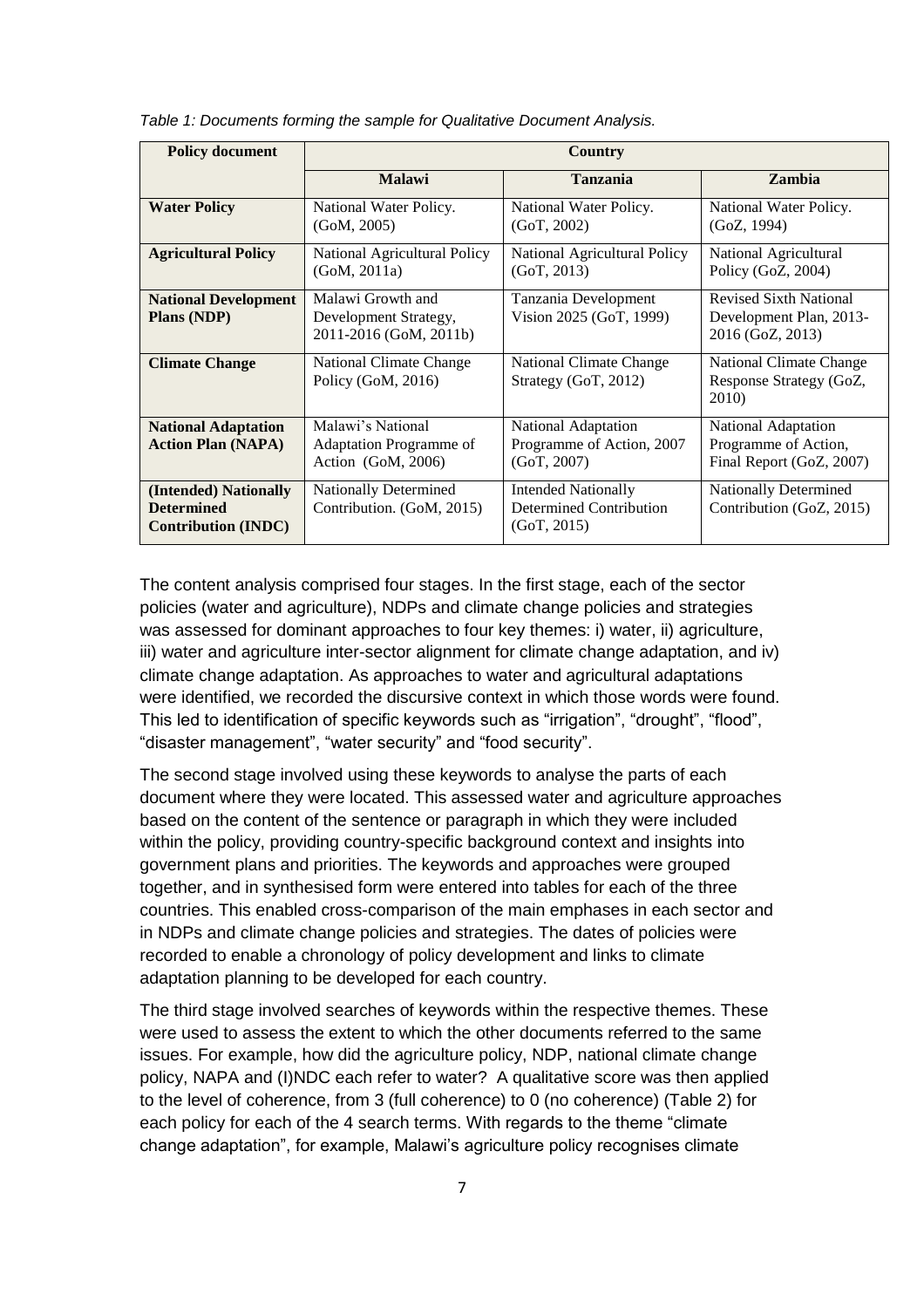change in policy and advocates a number of management approaches across sectors, stressing the importance of disaster management for floods and droughts. It was thus ascribed a score of 2.

The fourth stage focused on assessing the coherence of policies relative to each other within each country. This was based on calculating the average of the two values from stage one. For instance, the coherence of Zambia's Agricultural Policy relative to its National Climate Change Policy is 1.5 (as the average coherence across building blocks is 1 for Zambia's Agricultural Policy and 2 for the National Climate Change Policy).

| <b>Type of</b><br>coherence | <b>Description of coherence</b>                                                                                                                                                                                                                                                                                                          | <b>Score</b> |
|-----------------------------|------------------------------------------------------------------------------------------------------------------------------------------------------------------------------------------------------------------------------------------------------------------------------------------------------------------------------------------|--------------|
| High<br>coherence           | The policy aligns strongly across water, agriculture and climate change<br>statements. Policy devotes specific attention to both water and<br>agriculture inter-sector alignment and in relation to climate change<br>adaptation. It includes numerous and detailed complementary activities<br>(including projects) for achieving that. | 3            |
| <b>Partial</b><br>coherence | Although the policy supports both water and agriculture inter sector<br>alignment and in relation to climate change adaptation (particular in the<br>form of general statements), it is less clear and distinct how it could be<br>achieved. Relatively fewer details and activities are included within the<br>policy.                  | 7            |
| <b>Limited</b><br>coherence | The policy supports water and agriculture inter-sector alignment and/or<br>in relation to climate change adaptation. Lack of relative details in terms<br>of activities and plans.                                                                                                                                                       |              |
| No coherence                | There is no evidence in the policy to suggest that sectoral statements are<br>co-ordinated and/or aligned.                                                                                                                                                                                                                               | ∩            |

*Table 2: Scoring criteria to assess coherence (adapted from Le Gouais and Wach, 2013).*

Validation and finalisation steps in the QDA involved government and nongovernmental expert interviews, including from international organisations (e.g. United Nations organisations, multilateral banks and international donor organisations) who are providing guidance on, and funding for, climate adaptation initiatives and from the leading national University researchers, chosen as people working across the study sectors. In total, eight expert interviews were undertaken in Malawi, seven in Tanzania and five in Zambia.

## **4. Results**

## *4.1. Climate Change Adaptation Planning in Sectoral Policies*

Climate change adaptation was not explicitly addressed in any of the water policies in the three countries, but appears in agriculture policies of both Malawi and Tanzania. For example, Malawi's National Agricultural Policy notes that: "Since Malawi has a low economic capacity to cope with climate change, the policy therefore seeks to urgently implement adaptation and mitigation interventions to minimize future adverse effects of climate change on agriculture" (GoM, 2011a:20). Tanzania's agricultural policy states that: "The Government, in collaboration with other stakeholders, shall strive to improve adaptation measures to climate change effects and deal with all the risks involved" (GoT, 2013:29). Adaptation does not feature in the agriculture policy of Zambia, which was developed earlier than the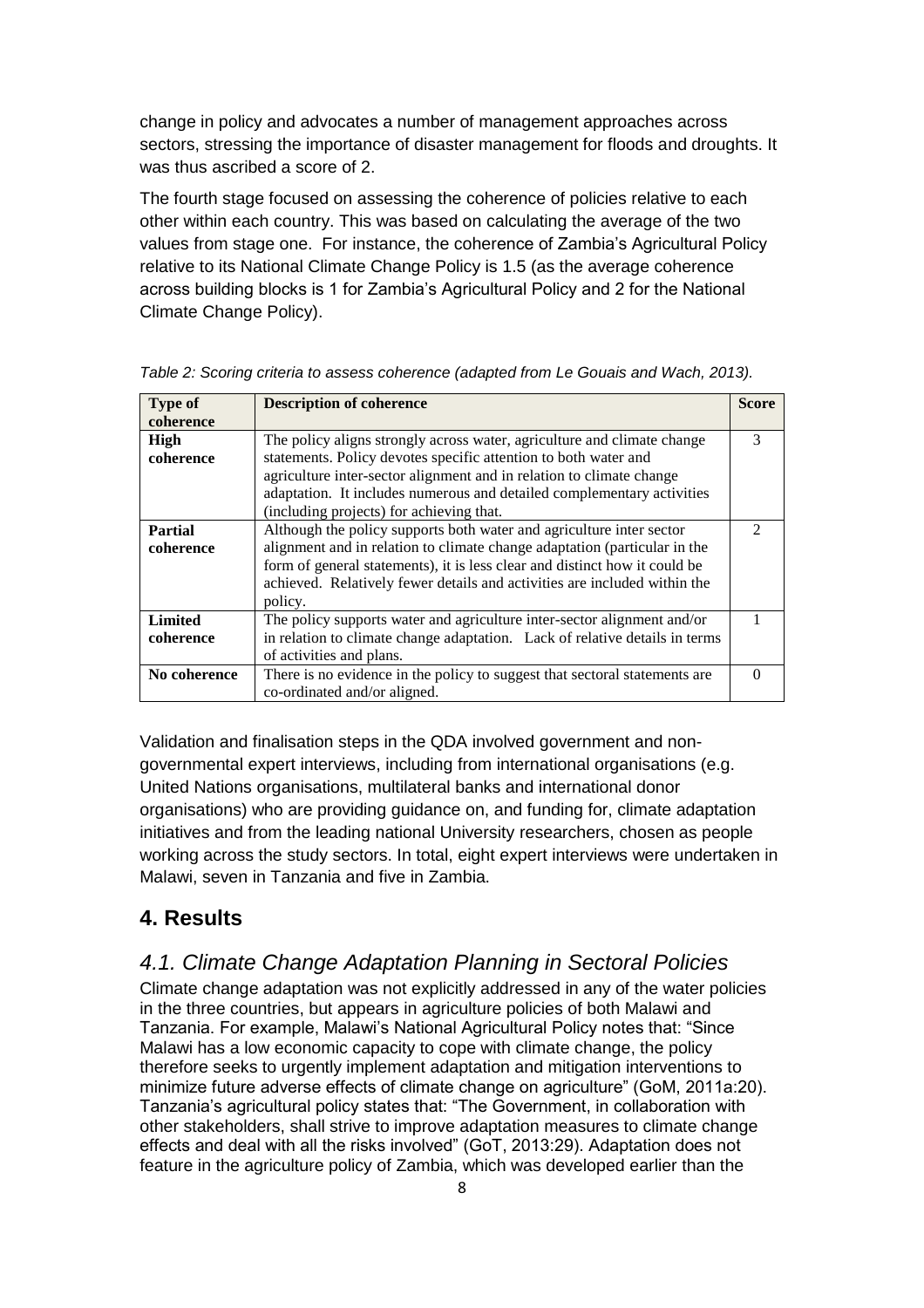other two countries (GoZ, 2004). Conversely, adaptation is included in several places in both Malawi and Zambia's NDPs, and Zambia's was revised in 2013 with mainstreaming of climate change as one of the explicit aims. This is partly driven by the funding provided by Multilateral Development Banks to support the integration of climate change into National Development Plans as well as recent extreme climate events witnessed by the countries linked to enhanced El Niño events. Indeed, Malawi's NDP emphasises the importance of "mainstreaming climate change adaptation aimed at protecting water and sanitation infrastructure against damages and safeguarding communities against flooding, disease outbreaks and water scarcity during events of heavy precipitation and droughts" (GoM, 2011b:103). Similarly in Tanzania, the latest two 5 year Development Plans (2011-2016; and 2016-2021) both include substantial references to climate change. Inclusion of adaptation in sector policies indicates that climate adaptation is starting to become mainstreamed within Tanzanian planning. Inclusion is an important first step in the quest for policy coherence (Mickwitz and Kivimaa, 2007).

## *4.2. Policy coherence across sectors and with NDPs / Climate Change Policies*

A large and diverse range of water and agriculture adaptation approaches were identified in policy documents for each of the study countries (Table 3). The majority of the approaches that are detailed in water and agriculture sectoral policies are also mentioned in similar (or exact) wording in climate change documents (NAPA, NCCP and (I)NDCs) and the NDPs, but with limited extensions in these new policy statements. While the approaches in NDPs recognise that climate conditions are dynamic and that actions are required to attain a desired state, whether adaptations are specifically to climate change or to broader economic, political, social and environmental changes is unclear.

Water and agriculture management approaches that represent policy adaptations to climate change cover both extreme weather events (notably floods and droughts) and longer term trends, through improved water management and investments in dams, irrigation and rainwater harvesting based on projections of drier future climates (IPCC, 2014). We note that the approaches remain incremental, rather than supporting adaptation as transformation (Pelling *et al*., 2015). This can partly be explained by the limited awareness of longer-term climate scenarios / projections to inform planning across all government departments (Vincent *et al*., 2017). Longer term approaches were more diverse but less regularly mentioned than short-term event-based issues that have a more immediate risk and disaster management need in both agriculture and water policies. The most frequently mentioned water management approaches include disaster management for floods and droughts, water conservation, groundwater management and rainwater harvesting. Examples of longer term adaptations relating to water include integrated water resources management, improving coverage and access to urban and domestic water supply, increasing reservoir water storage and enhancing hydropower generation capacity.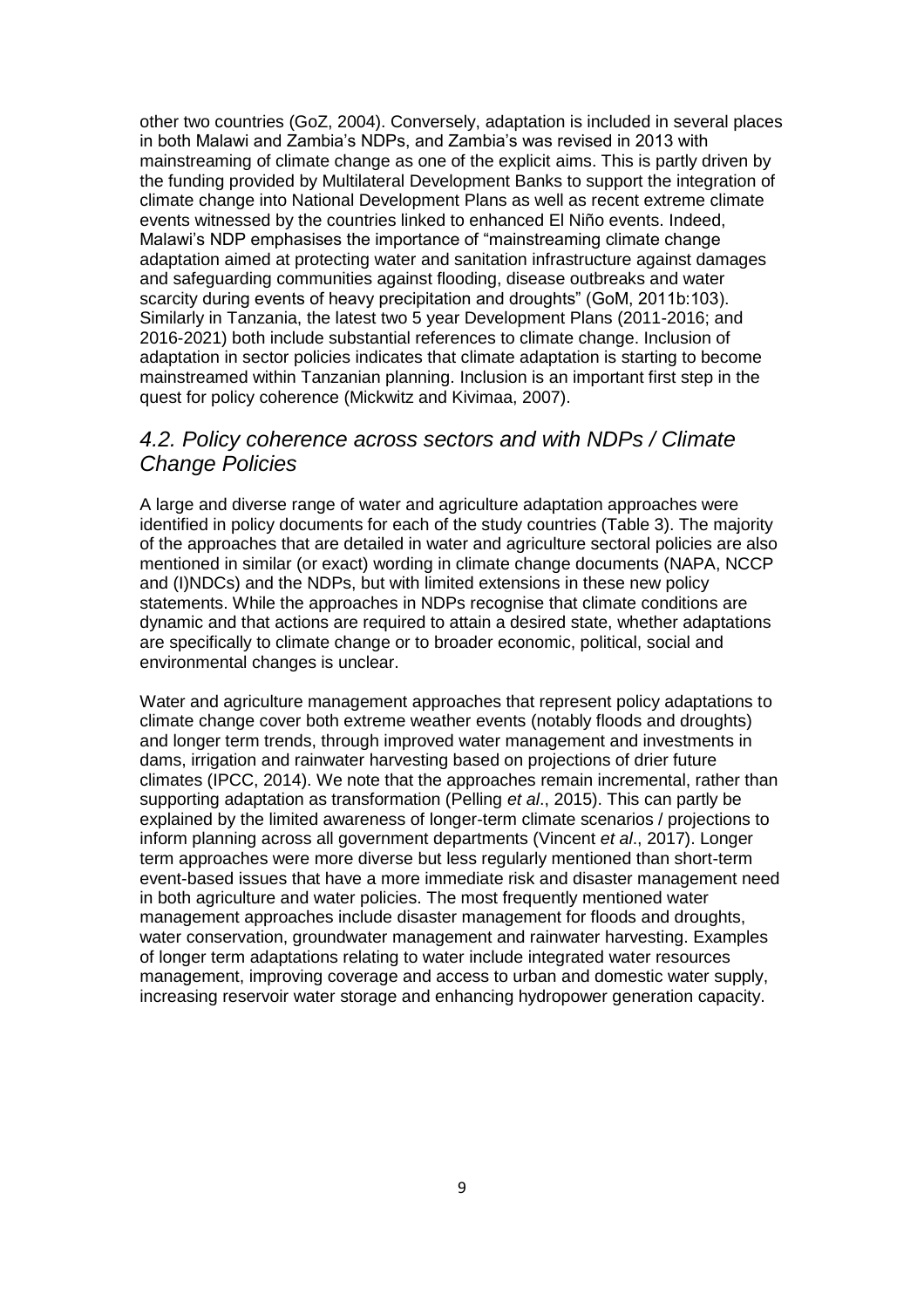*Table 3: Coherence of policy documents for key themes and adaptation keywords for Malawi, Tanzania and Zambia (Score 3=high coherence; 2=Partial coherence; 1=Limited coherence; 0=No coherence).*

| a. Malawi                                                                                           | Water<br><b>Policy</b>                                                                                                                         | <b>Agriculture</b><br><b>Policy</b>                                                                                                                                                              | <b>National</b><br><b>Development</b><br>Plan                                                                                                                                                                    | <b>National</b><br><b>Climate</b><br><b>Change</b><br><b>Policy</b>                                                                                                                                                                                | <b>National</b><br><b>Adaptation</b><br>Programme<br>of Action                                                                                                                                                                                     | <b>Nationally</b><br><b>Determined</b><br><b>Contribution</b>                                                                                                                                                         |
|-----------------------------------------------------------------------------------------------------|------------------------------------------------------------------------------------------------------------------------------------------------|--------------------------------------------------------------------------------------------------------------------------------------------------------------------------------------------------|------------------------------------------------------------------------------------------------------------------------------------------------------------------------------------------------------------------|----------------------------------------------------------------------------------------------------------------------------------------------------------------------------------------------------------------------------------------------------|----------------------------------------------------------------------------------------------------------------------------------------------------------------------------------------------------------------------------------------------------|-----------------------------------------------------------------------------------------------------------------------------------------------------------------------------------------------------------------------|
| <b>Water</b>                                                                                        | N/a                                                                                                                                            | (2) Recognises<br>linkage<br>between water<br>and<br>agriculture,<br>and supports<br>the<br>development<br>of small &<br>large irrigation<br>schemes for<br>Green Belt<br>Initiative<br>project. | (2) Supports<br>Green Belt<br>Initiative and<br>an increase in<br>the area under<br>irrigation.                                                                                                                  | (1)<br>Recognises<br>water<br>scarcity as<br>issue of<br>concern.<br>Very few<br>details or<br>plans for<br>water<br>management                                                                                                                    | (2) Highlights<br>implications<br>on water<br>security owing<br>to climate<br>change,<br>notably floods<br>& droughts.<br>Details<br>numerous<br>water<br>approaches to<br>adaptation.                                                             | (1) Highlights<br>vulnerability of<br>water sector to<br>climate change<br>impacts.<br>Details a few<br>activities, but<br>lacks specific<br>details.                                                                 |
| <b>Agriculture</b>                                                                                  | (1)<br>Recognises<br>agricultural<br>dimensions<br>to water<br>management<br>, but lacks<br>details.                                           | N/a                                                                                                                                                                                              | (2) Supports<br>Green Belt<br>Initiative and<br>an increase in<br>the area under<br>irrigation,<br>detailing<br>numerous<br>agricultural<br>management<br>approaches.                                            | (1)<br>Highlights<br>vulnerability<br>of rainfed<br>agriculture<br>to climate<br>change.<br>Details<br>numerous<br>land use and<br>agricultural<br>practises for<br>sustainable<br>intensificatio<br>n of crops<br>and<br>livestock<br>production. | (2) Highlights<br>vulnerability<br>of rainfed<br>agriculture to<br>climate<br>change and<br>calls for<br>increasing<br>resilience of<br>agriculture to<br>droughts.<br>Details<br>numerous<br>agriculture<br>activities,<br>plans and<br>projects. | (1) Highlights<br>vulnerability of<br>agricultural<br>sector to climate<br>change impacts,<br>particularly<br>rainfed<br>agriculture.<br>Details a few<br>activities but<br>lacks specific<br>details or<br>projects. |
| <b>Water and</b><br>agriculture<br>inter-sector<br>alignment<br>for Climate<br>change<br>adaptation | $(1)$ Contains<br>a few<br>general<br>statements<br>regarding<br>inter-sector<br>alignment<br>but no<br>specific<br>approaches<br>or projects. | (2) Contains<br>general<br>statements<br>inter-linking<br>water and<br>agriculture<br>and a few<br>approaches.                                                                                   | (2) The policy<br>inter-links<br>water and<br>agriculture<br>together and<br>provides a<br>number of<br>plans through<br>the Green Belt<br>Irrigation<br>project. Fails<br>to link this to<br>climate<br>change. | $(1)$ Only one<br>mention of<br>complement<br>arity<br>between<br>water and<br>agriculture.                                                                                                                                                        | $(2)$ Call for a<br>multi-sector<br>approach<br>encompassing<br>water and<br>agriculture.<br>Projects<br>targeted at<br>rural<br>communities<br>to enhance<br>food and water<br>security in<br>areas prone to<br>droughts &<br>floods.             | $(1)$ General<br>statement on<br>vulnerability of<br>sector to climate<br>change.                                                                                                                                     |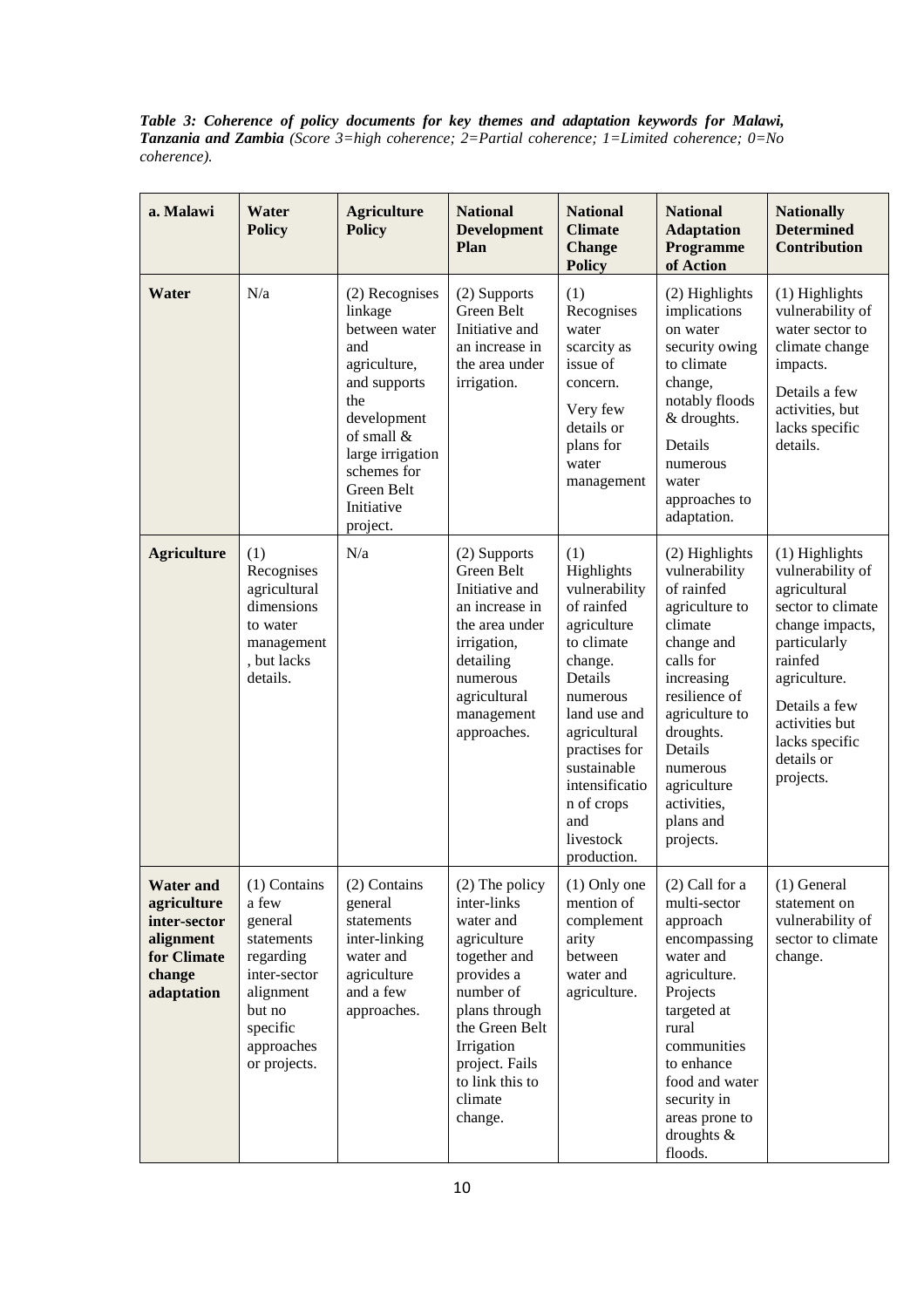| <b>Climate</b><br>change<br>adaptation | (1)<br>Recognises<br>climate<br>change as<br>issue of<br>concern,<br>advocating<br>disaster<br>preparedness<br>and<br>management | (2) Recognises<br>climate<br>change in<br>policy and<br>advocates a<br>number of<br>management<br>approaches<br>across sectors,<br>stressing the<br>importance of<br>disaster<br>management<br>for floods $\&$<br>droughts. | $(1)$ Recognises<br>climate<br>change as<br>issue.<br>particularly an<br>increase in<br>droughts and<br>floods.<br>However, fails<br>to explicitly<br>link it to<br>climate<br>change<br>orientated<br>statements. | (3) Details<br>potential<br>climate<br>change<br>impacts<br>stressing<br>importance<br>of an<br>increase in<br>incidence of<br>floods and<br>droughts and<br>some<br>adaptation<br>approaches. | (3) Details<br>potential<br>climate<br>change<br>impacts<br>stressing<br>importance of<br>an increase in<br>incidence of<br>floods and<br>droughts and<br>livelihood<br>activities. | (2) Recognises<br>climate impacts<br>across the<br>country but<br>lacks specific<br>details in terms<br>of adaptation. |
|----------------------------------------|----------------------------------------------------------------------------------------------------------------------------------|-----------------------------------------------------------------------------------------------------------------------------------------------------------------------------------------------------------------------------|--------------------------------------------------------------------------------------------------------------------------------------------------------------------------------------------------------------------|------------------------------------------------------------------------------------------------------------------------------------------------------------------------------------------------|-------------------------------------------------------------------------------------------------------------------------------------------------------------------------------------|------------------------------------------------------------------------------------------------------------------------|
| <b>Mean</b>                            | 1                                                                                                                                |                                                                                                                                                                                                                             | 1.75                                                                                                                                                                                                               | 1.75                                                                                                                                                                                           | 2.25                                                                                                                                                                                | 1.25                                                                                                                   |

| b. Tanzania                                     | Water<br><b>Policy</b>                                                                                                                              | <b>Agriculture</b><br><b>Policy</b>                                                 | <b>National</b><br><b>Development</b><br>Plan                                                                                                | <b>National</b><br><b>Climate</b><br><b>Change</b><br><b>Strategy</b>                                                                                                                       | <b>National</b><br><b>Adaptation</b><br>Programme<br>of Action                                                                                                                                                                    | <b>Intended</b><br><b>Nationally</b><br><b>Determined</b><br><b>Contribution</b>                                                                                          |
|-------------------------------------------------|-----------------------------------------------------------------------------------------------------------------------------------------------------|-------------------------------------------------------------------------------------|----------------------------------------------------------------------------------------------------------------------------------------------|---------------------------------------------------------------------------------------------------------------------------------------------------------------------------------------------|-----------------------------------------------------------------------------------------------------------------------------------------------------------------------------------------------------------------------------------|---------------------------------------------------------------------------------------------------------------------------------------------------------------------------|
| Water                                           | N/a                                                                                                                                                 | (1) Recognises<br>agriculture but<br>does not<br>include<br>specific<br>strategies. | (1) Recognises<br>importance of<br>water for<br>livelihoods<br>and<br>development,<br>includes a few<br>examples of<br>approaches.           | (2) Policy<br>recognises<br>climate<br>change<br>vulnerability<br>and details<br>plans for<br>water<br>approaches<br>for climate<br>change<br>adaptation.                                   | (3) Policy<br>acknowledges<br>the importance<br>of water for<br>climate<br>change<br>adaption.<br>Numerous<br>water-based<br>activities and<br>projects<br>detailed,<br>including<br>prioritisation<br>and ranking.               | $(1)$ General<br>statement about<br>the importance<br>of water in the<br>context of<br>climate change<br>adaptation.<br>Some activities<br>provided but not<br>in detail. |
| <b>Agriculture</b>                              | (2)<br>Recognises<br>agriculture<br>and includes<br>some<br>examples of<br>approaches<br>including<br>water use<br>efficiency<br>and<br>irrigation. | N/a                                                                                 | (1) Recognises<br>importance of<br>agriculture for<br>livelihoods<br>and food<br>production,<br>includes a few<br>examples of<br>approaches. | (2) Policy<br>highlight<br>importance<br>of<br>agriculture<br>and food<br>security.<br>Policy<br>details a<br>handful of<br>agricultural<br>approaches<br>to adapt to<br>climate<br>change. | (3)<br>Recognition of<br>the<br>vulnerability<br>of agriculture,<br>and need to<br>enhance<br>resilience.<br>Numerous<br>agricultural<br>approaches<br>mentioned in<br>the policy,<br>including<br>prioritisation<br>and ranking. | $(1)$ No explicit<br>reference to the<br>importance of<br>agricultural<br>vulnerability or<br>adaptation<br>approaches.<br>Few details<br>provided.                       |
| <b>Water and</b><br>agriculture<br>inter-sector | $(1)$ Policy<br>contains a<br>few general                                                                                                           | $(1)$ Policy<br>contains a few<br>references to                                     | $(0)$ No explicit<br>reference to                                                                                                            | $(1)$ General<br>statements<br>concerning                                                                                                                                                   | (2) General<br>statements of<br>how climate                                                                                                                                                                                       | $(1)$ Only two<br>mentions of<br>complementarit                                                                                                                           |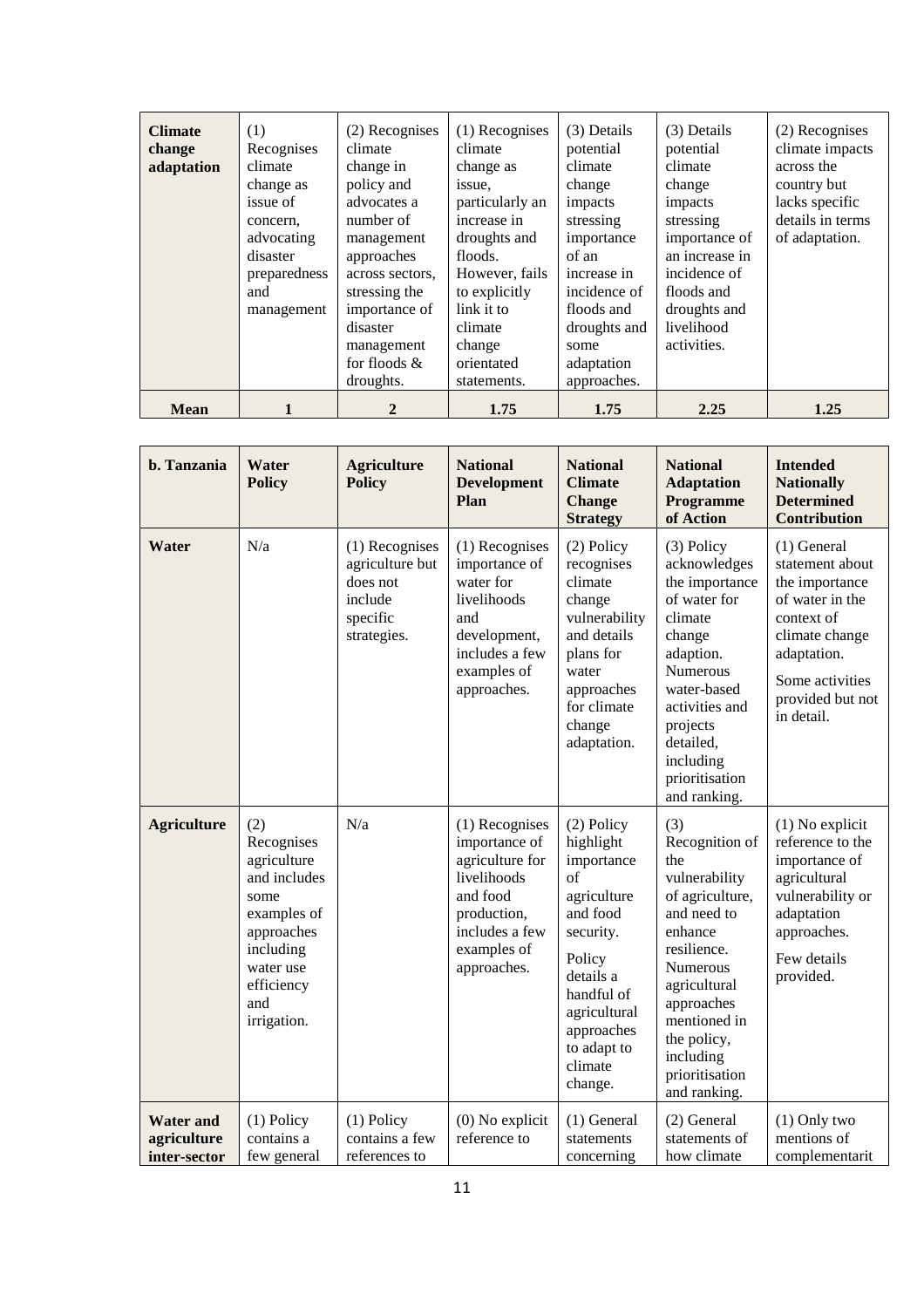| alignment<br>for Climate<br>change<br>adaptation | statements<br>about inter-<br>sector<br>alignment<br>but lacks<br>details.                                                                         | inter-sector<br>alignment but<br>lacks details.                                                                                                               | inter-sector<br>alignment.                                                                                             | the risk of<br>climate<br>change, but<br>no mention<br>of plans or<br>projects that<br>directly link<br>water and<br>agriculture.                                                                                                                                                                                                      | change risks<br>will impact<br>food and water<br>security.<br>Plans to<br>improve water<br>efficiency in<br>irrigated crop<br>production. | y between water<br>and agriculture<br>in general<br>statements of<br>intent.                                              |
|--------------------------------------------------|----------------------------------------------------------------------------------------------------------------------------------------------------|---------------------------------------------------------------------------------------------------------------------------------------------------------------|------------------------------------------------------------------------------------------------------------------------|----------------------------------------------------------------------------------------------------------------------------------------------------------------------------------------------------------------------------------------------------------------------------------------------------------------------------------------|-------------------------------------------------------------------------------------------------------------------------------------------|---------------------------------------------------------------------------------------------------------------------------|
| <b>Climate</b><br>change<br>adaptation           | $(0)$ Does not<br>recognise<br>climate<br>change as an<br>issue nor<br>explicitly<br>advocates<br>any water-<br>based<br>adaptation<br>approaches. | (1) Recognises<br>climate<br>change<br>potential<br>impacts on the<br>agricultural<br>sector but<br>lacks specific<br>details on<br>adaptation<br>approaches. | $(0)$ Does not<br>explicitly<br>mention<br>climate<br>change or<br>offer any<br>potential<br>adaptation<br>approaches. | (3) Details<br>(3) Details<br>potential<br>potential<br>climate<br>climate<br>change<br>change<br>impacts<br>impacts.<br>Details a<br>stressing<br>importance<br>number of<br>of increase<br>specific<br>in incidence<br>approaches as<br>of floods and<br>adaptation.<br>droughts.<br><b>Includes</b><br>numerous<br>approaches<br>to |                                                                                                                                           | (2) Recognises<br>climate change<br>impacts and<br>numerus<br>adaptation<br>approaches, but<br>lacks specific<br>details. |
| <b>Mean</b>                                      | 1                                                                                                                                                  | 1                                                                                                                                                             | 0.5                                                                                                                    | $\overline{2}$                                                                                                                                                                                                                                                                                                                         | 2.75                                                                                                                                      | 1.25                                                                                                                      |

| c. Zambia              | <b>Water Policy</b>                                                                | <b>Agriculture</b><br><b>Policy</b>                                                                                                                                                                            | <b>National</b><br><b>Development</b><br>Plan                                                                                     | <b>National</b><br><b>Climate</b><br><b>Change</b><br><b>Policy</b>                                                                                                                                      | <b>National</b><br><b>Adaptation</b><br>Programme<br>of Action                                                                                             | <b>Nationally</b><br><b>Determined</b><br><b>Contribution</b>                                                                                                                        |
|------------------------|------------------------------------------------------------------------------------|----------------------------------------------------------------------------------------------------------------------------------------------------------------------------------------------------------------|-----------------------------------------------------------------------------------------------------------------------------------|----------------------------------------------------------------------------------------------------------------------------------------------------------------------------------------------------------|------------------------------------------------------------------------------------------------------------------------------------------------------------|--------------------------------------------------------------------------------------------------------------------------------------------------------------------------------------|
| Water                  | N/a                                                                                | (2) Policy<br>recognises<br>importance of<br>water for<br>agricultural<br>production<br>and includes a<br>few<br>approaches<br>including<br>irrigation,<br>water<br>conservation<br>within farming<br>systems. | (2) Recognises<br>importance of<br>water for<br>overall<br>development,<br>including<br>numerous<br>activities and<br>approaches. | (2)<br>Recognition<br>of the<br>potential<br>impacts on<br>climate<br>change upon<br>water<br>resources<br>and water<br>scarcity.<br>Detailed<br>account<br>provided of<br>water<br>management<br>plans. | (3)<br>Recognition of<br>the adverse<br>impacts of<br>climate<br>change on<br>water<br>resources.<br>Detailed<br>account<br>provided of<br>specific plans. | (2) Recognition<br>of climate<br>change impacts<br>on water<br>security (GoZ,<br>2015:1)<br>Mentions a few<br>water<br>management<br>approaches but<br>lacks significant<br>details. |
| <b>Agricultur</b><br>e | $(2)$ Policy<br>recognises<br>importance of<br>water and<br>includes<br>irrigation | N/a                                                                                                                                                                                                            | (2) Recognises<br>importance of<br>agriculture for<br>development<br>and food<br>security,                                        | (2)<br>Recognition<br>of the<br>potential<br>impacts on<br>agriculture                                                                                                                                   | (3) Rainfed<br>agriculture<br>highlighted as<br>vulnerable to<br>climate<br>change, with                                                                   | $(1)$ Outlines<br>climate change<br>impacts on crop<br>production.<br>Includes a few<br>agricultural                                                                                 |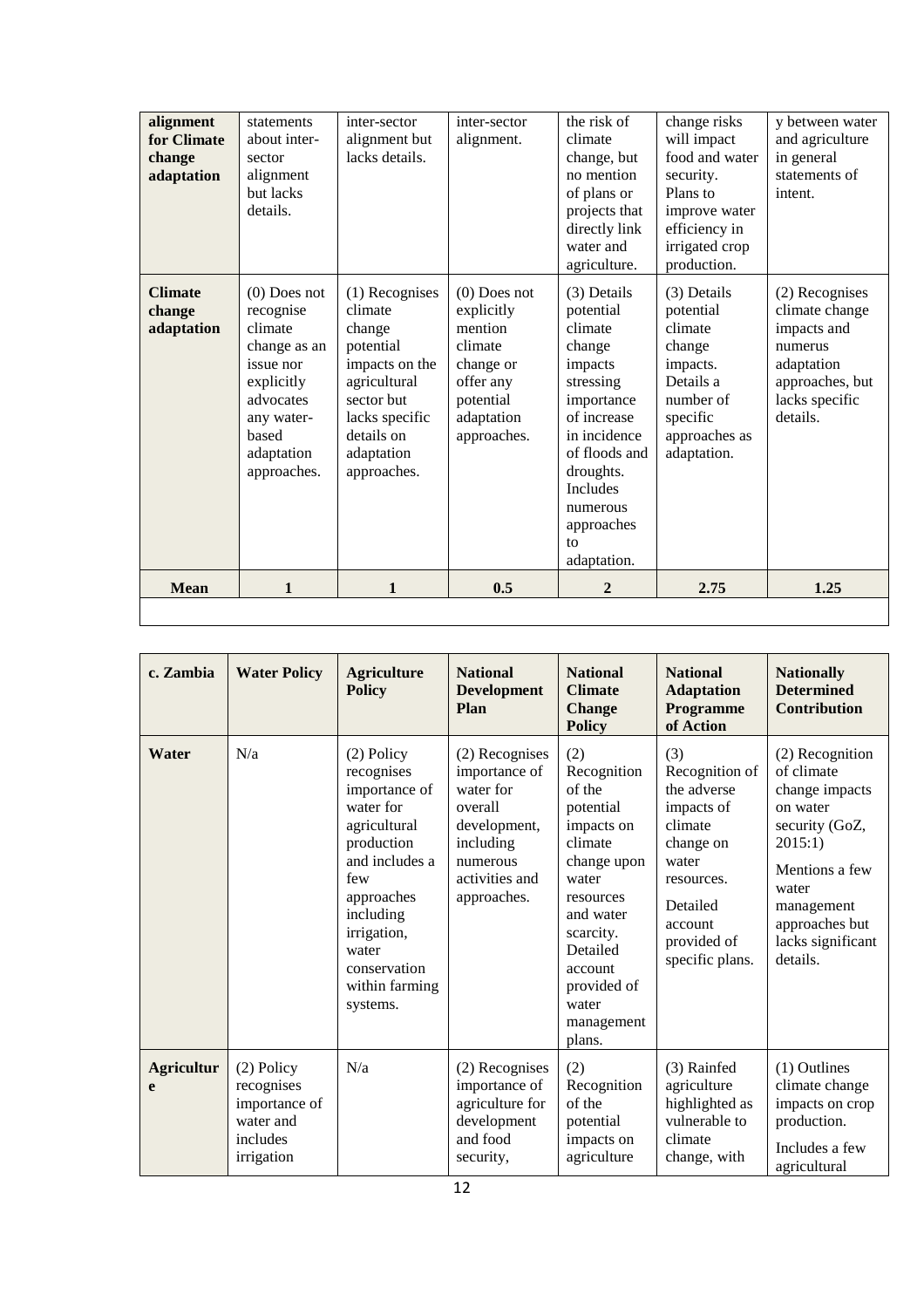|                                                                                                                                     | system<br>improvement<br>to increase<br>food<br>production.                                                                            |                                                                                                                                        | includes<br>numerous<br>activities and<br>approaches.                                                                                                                        | and<br>implication<br>for national<br>food<br>security.<br>Plans and<br>activities<br>outlined.                                                                                                              | direct<br>implications<br>for food<br>security.<br><b>Numerous</b><br>plans detailed<br>for<br>agricultural<br>adaptation in<br>different<br>regions.                                                                    | management<br>plans and<br>approaches, but<br>lacks specific<br>details.                                                                                                                                           |
|-------------------------------------------------------------------------------------------------------------------------------------|----------------------------------------------------------------------------------------------------------------------------------------|----------------------------------------------------------------------------------------------------------------------------------------|------------------------------------------------------------------------------------------------------------------------------------------------------------------------------|--------------------------------------------------------------------------------------------------------------------------------------------------------------------------------------------------------------|--------------------------------------------------------------------------------------------------------------------------------------------------------------------------------------------------------------------------|--------------------------------------------------------------------------------------------------------------------------------------------------------------------------------------------------------------------|
| <b>Water and</b><br>agricultur<br>inter-<br>e<br>sector<br>alignment<br>for<br><b>Climate</b><br>change<br>adaptatio<br>$\mathbf n$ | $(1)$ General<br>statement on<br>importance of<br>inter-sector<br>linkage but no<br>mentioned<br>projects or<br>approaches.            | (2) Recognises<br>importance of<br>inter-sector<br>linkages and<br>includes a<br>number of<br>approaches to<br>achieve<br>integration. | (2) Document<br>recognises<br>water and<br>agriculture<br>inter-linkage<br>and provides<br>details of<br>some<br>associated<br>programme<br>and projects.                    | $(1)$ Policy<br>contains<br>general<br>statement on<br>inter-<br>linkages but<br>lacks<br>specific<br>details on<br>approaches.                                                                              | (2)<br>Overarching<br>statements<br>including<br>water and food<br>security to<br>promote<br>sustainable<br>development.<br>A few specific<br>plans<br>explicitly<br>linking water<br>and<br>agriculture.                | (2) Recognition<br>of climate<br>change impacts<br>through<br>droughts and<br>floods. General<br>statements as<br>well as a<br>number of plans<br>regarding<br>management<br>water and<br>agriculture<br>together. |
| <b>Climate</b><br>change<br>adaptatio<br>$\mathbf n$                                                                                | $(0)$ Does not<br>explicitly<br>mention<br>climate<br>change as an<br>issue or<br>provide any<br>potential<br>adaptation<br>responses. | $(0)$ Does not<br>explicitly<br>mention<br>climate<br>change as an<br>issue or<br>provide any<br>potential<br>adaptation<br>responses. | (2) Recognises<br>climate<br>change as an<br>issue of<br>concern,<br>particularly<br>through floods<br>and droughts.<br>Contains<br>numerous<br>approaches to<br>adaptation. | (3) Details<br>climate<br>change<br>impacts<br>stressing<br>importance<br>of an<br>increase in<br>incidence of<br>floods and<br>droughts.<br>Details a<br>number of<br>specific<br>adaptation<br>approaches. | (3) Details<br>potential<br>climate<br>change<br>impacts<br>stressing<br>importance of<br>an increase in<br>incidence of<br>floods and<br>droughts,<br>including a<br>number of<br>specific<br>adaptation<br>approaches. | (3) Details<br>potential climate<br>change and a<br>number of<br>specific<br>adaptation<br>approaches.                                                                                                             |
| <b>Mean</b>                                                                                                                         | 1.33                                                                                                                                   | $\mathbf{1}$                                                                                                                           | $\overline{2}$                                                                                                                                                               | $\overline{2}$                                                                                                                                                                                               | 2.75                                                                                                                                                                                                                     | $\overline{2}$                                                                                                                                                                                                     |

The most frequently mentioned approaches for agriculture include food and nutrition security, livestock management, risk management including early warning systems for crops, food and seed storage systems and the appropriate use of fertilizers and pesticides. Common examples of longer term adaptations in the agricultural sector include soil and crop research, use of appropriate technology and irrigation development.

Analysis of recent changes and updates to climate change documents revealed repeated concerns about an increase in the frequency and severity of floods and droughts. This was particularly apparent in the 2015 (I)NDC statements. For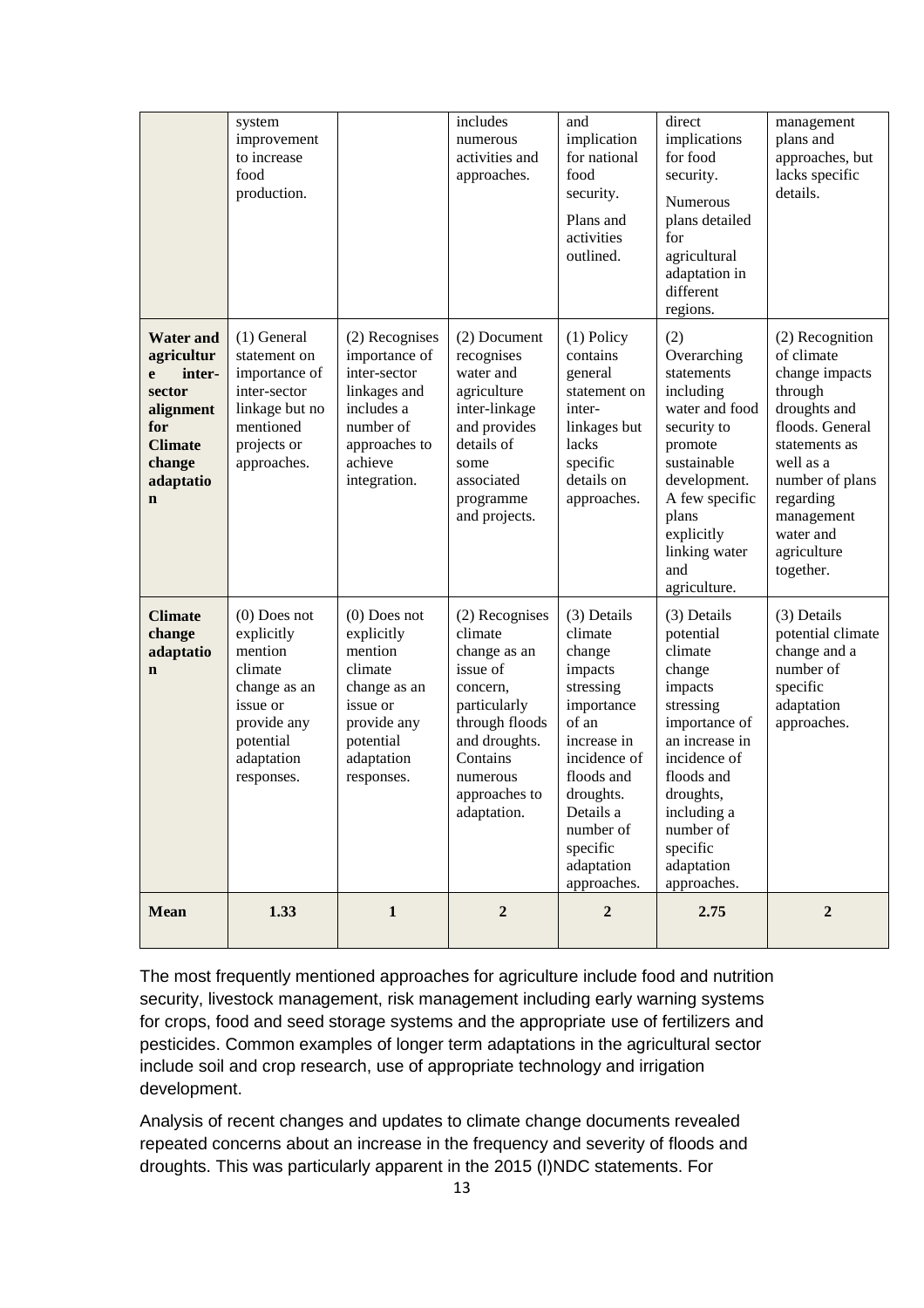example, Zambia's NDC states that it is "*highly vulnerable country to the adverse impacts of climate change especially droughts and floods"* (GoZ, 2015:7). Tanzania's INDC notes that *"Currently more than 70% of all natural disasters in Tanzania are climate change related and are linked to recurrent droughts and floods"* (GoT, 2015:3), while Malawi's NDC states that the: *"Major climate related hazards that wreak havoc in the country are floods and droughts"* (GoM, 2015:1). Similarly, the NAPAs and NCCPs of all three countries single out the importance of managing floods and droughts. A range of water and agriculture management approaches are advocated, including the development of early warning systems to strengthen national and local water and food security.

When we consider the extent of policy coherence around adaptation, analysis shows that Zambia has the most coherent set of policies, followed by Malawi and then Tanzania (Table 4). Results indicate that NAPAs provide the most coherence with respect to the other documents examined. This reflects the nature of their development and its differences compared to typical national policy development. NAPAs act as an adaptation-focused collation of existing sectoral plans and a specific project funding list aimed at external funding bodies rather than a binding guide for future sectoral policy development. For example, Tanzania's NAPA and National Climate Change Strategy recognise vulnerability of climate change impacts, with the Strategy stating: "*Tanzania's NAPA ranked agriculture and food security as the most vulnerable and important sector that is severely impacted by climate change and advocated that studies on the impact of climate change in the sector and on food security be a priority activity"* (GoT, 2012:27).

*Table 4: Coherence of policy documents within Malawi, Tanzania & Zambia (3=high coherence; 2=Partial coherence; 1=Limited coherence; 0=No coherence; Results presented are rounded to the nearest whole number).*

|                                                    | Water Policy   | Agriculture Policy | National Development Plans | National Climate Change Policy | Programmes of Action<br>National Adaptation | Intended Nationally Determined<br>Contribution | Total            |
|----------------------------------------------------|----------------|--------------------|----------------------------|--------------------------------|---------------------------------------------|------------------------------------------------|------------------|
| <b>Malawi</b>                                      |                |                    |                            |                                |                                             |                                                |                  |
| Water Policy (2002)                                |                | $\overline{2}$     | 1                          | 1                              | $\sqrt{2}$                                  | $\mathbf{1}$                                   | 7                |
| Agriculture Policy (2011)                          | $\overline{c}$ |                    | $\overline{2}$             | $\overline{c}$                 | $\overline{c}$                              | $\overline{2}$                                 | 10               |
| National Development Plans (2011)                  |                | $\overline{c}$     |                            | $\overline{2}$                 | $\overline{2}$                              |                                                | $\overline{7}$   |
|                                                    |                |                    |                            |                                |                                             |                                                |                  |
| National Climate Change Policy (2012)              |                | $\overline{2}$     | $\overline{2}$             |                                | $\overline{2}$                              | $\mathbf{1}$                                   | $\overline{8}$   |
| National Adaptation Programme of Action (2006)     | $\overline{2}$ | $\overline{c}$     | $\overline{2}$             | $\overline{c}$                 |                                             | $\overline{2}$                                 | 10               |
| Intended Nationally Determined Contribution (2015) |                | $\overline{2}$     | $\mathbf{1}$               |                                | $\overline{2}$                              |                                                | 7                |
| <b>Total coherence scores</b>                      | 7              | 10                 | $\overline{7}$             | 8                              | 10                                          | 7                                              | 49               |
| <b>Tanzania</b>                                    |                |                    |                            |                                |                                             |                                                |                  |
| Water Policy (2012)                                |                | 1                  | $\mathbf{1}$               | $\overline{2}$                 | $\overline{2}$                              | 1                                              | 7                |
| Agriculture Policy (2013)                          | $\mathbf{1}$   |                    | $\mathbf{1}$               | $\overline{2}$                 | $\overline{2}$                              | $\mathbf{1}$                                   | $\boldsymbol{7}$ |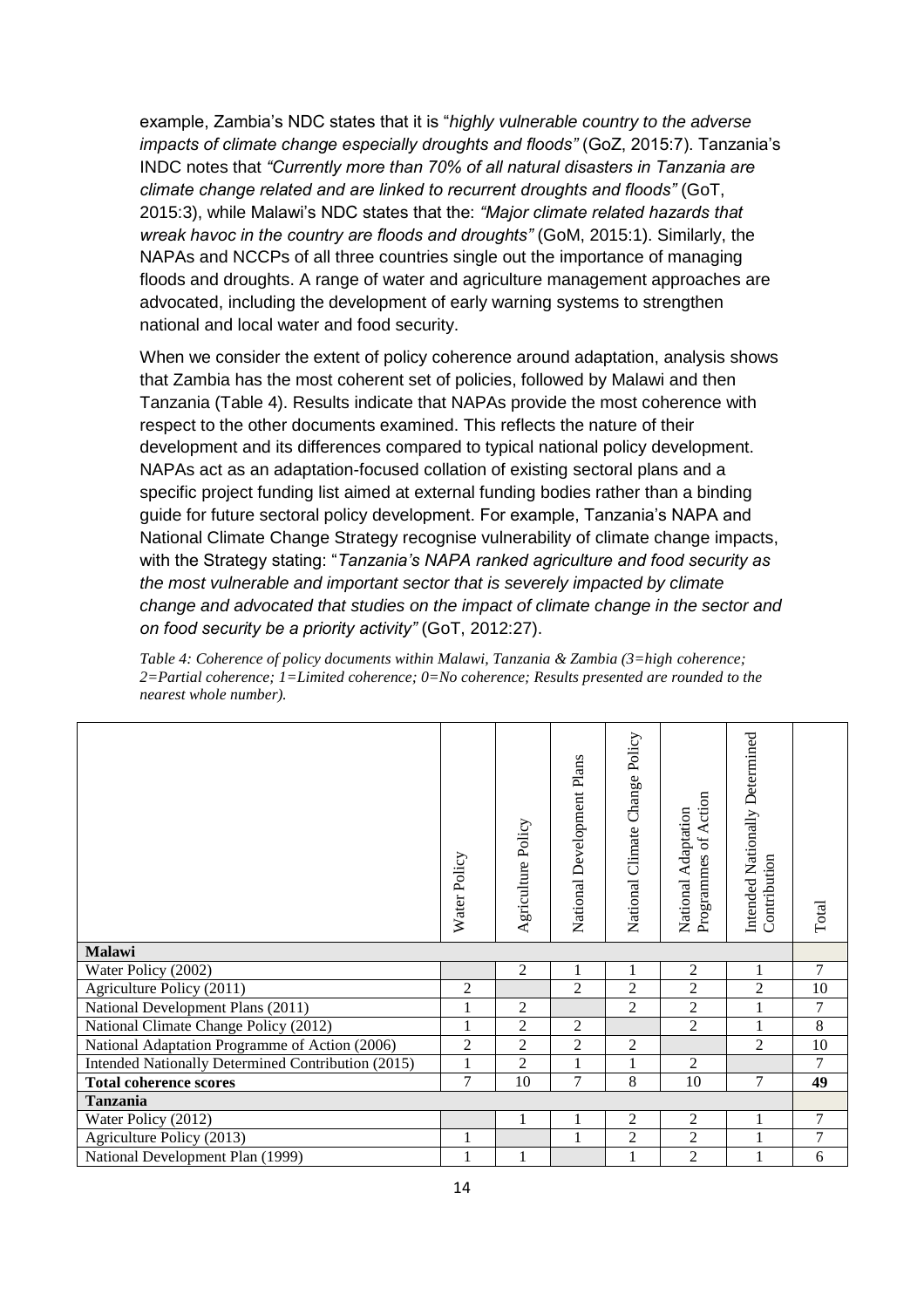| National Climate Change Strategy (2012)            |               |                |                             |                |                             |                             | q  |
|----------------------------------------------------|---------------|----------------|-----------------------------|----------------|-----------------------------|-----------------------------|----|
| National Adaptation Programme of Action (2007)     |               | ↑              | ◠                           | ↑              |                             | ↑                           | 10 |
| Intended Nationally Determined Contribution (2015) |               |                |                             | ◠              | ◠                           |                             |    |
| <b>Total coherence scores</b>                      |               |                | 6                           | 9              | 10                          |                             | 46 |
| <b>Zambia</b>                                      |               |                |                             |                |                             |                             |    |
| Water Policy (1994)                                |               | $\mathcal{L}$  | 2                           |                |                             | 2                           | 10 |
| Agriculture Policy (2004)                          |               |                | $\mathcal{D}_{\mathcal{L}}$ | $\mathfrak{D}$ |                             | $\mathcal{D}_{\mathcal{A}}$ | 10 |
| National Development Plan (2013)                   |               | $\mathfrak{D}$ |                             | $\mathcal{L}$  | $\mathcal{D}_{\mathcal{L}}$ | $\mathcal{D}_{\mathcal{L}}$ | 10 |
| National Climate Change Strategy (2011)            |               | $\mathfrak{D}$ | $\mathfrak{D}$              |                | $\mathfrak{D}$              | っ                           | 10 |
| National Adaptation Programme of Action (2010)     | $\mathcal{L}$ | $\mathcal{L}$  | ◠                           | $\mathfrak{D}$ |                             | っ                           | 10 |
| Intended Nationally Determined Contribution (2015) | ∍             | ↑              | ↑                           | ↑              | ↑                           |                             | 10 |
| <b>Total coherence scores</b>                      | 10            | 10             | 10                          | 10             | 10                          | 10                          | 60 |

Whilst Zambia (60) scores higher than Tanzania (46) and Malawi (49), optimal coherence would give a total possible score of 90. Our findings thus indicate that the level of integration of climate change adaptation into sector policies remains partial. Challenges to, and opportunities for, achieving more integrated policy development for enhanced adaptation were a key focus of the expert interviews that validated and discussed the patterns shown in Table 4.

### *4.3. Expert interview verification and insights*

Interviews with NGO, donor and university experts discussed the findings and scores in Table 3 and also explored the political economy of climate change adaptation planning. Initial national adaptation commitments in all three countries were developed for the National Adaptation Programmes of Action (NAPAs). However, it was stressed that these documents were produced rapidly, with their writing often based on external consultancy input with an emphasis on large projects requiring multi-lateral funding. (I)NDCs were also typically produced rapidly to suit internationally-driven timeframes (international organisation representative, Malawi), with poor in-country awareness of the document's existence, yet alone involvement in its production (policy advocacy representative, Malawi). There remain significant conflicts of some of the NDC commitments with national policies in other sectors, notably energy and forestry. This shows that despite the establishment of a crossministerial national climate change technical committee, only limited cross-sectoral planning is supported to date. Each of the three countries has developed national climate change policies and/or national climate change strategies within the last six years, but the experiences are different in each case as detailed below.

#### *a. Malawi*

Expert interviews in Malawi highlighted the role of the current institutional and governance arrangements in which climate change adaptation issues are being addressed. These issues have previously been highlighted in relation to climate information use (Vincent *et al*., 2017), institutional governance around climate-smart agriculture initiatives (Dougill *et al*., 2016) and coherence between national policies and international environmental agreement communications (Stringer *et al*., 2010; 2014). Differing timeframes and ages of policies was identified as a significant impediment to policy coherence (government, NGO and international organisation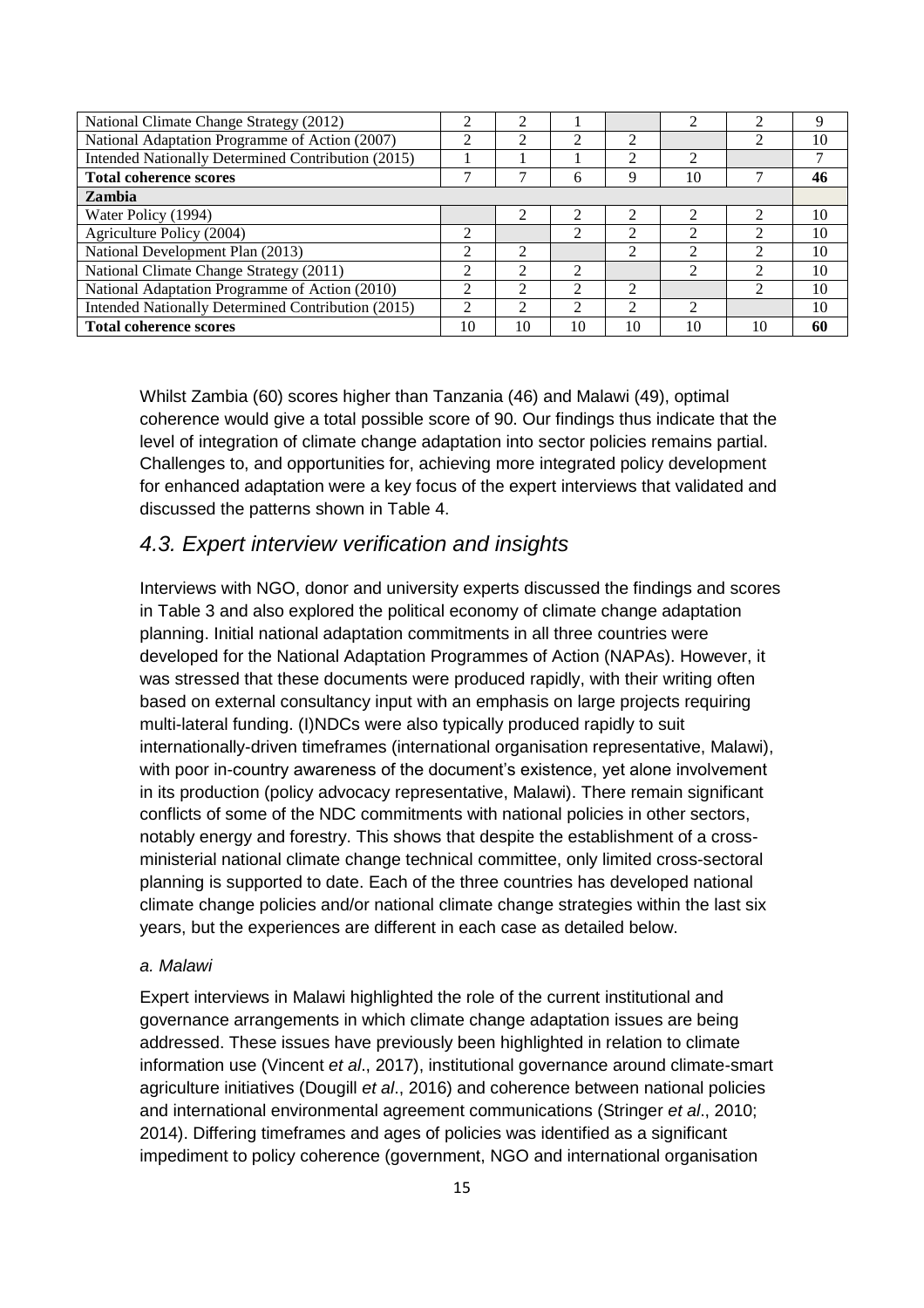representatives). At a sector level, there remains significant concerns on the lack of capacity and co-ordination in policy development and implementation processes. For example, one donor interviewee noted that "*irrigation schemes on both small- and large-scale were stalled due to disagreements between the Ministry of Finance and Department of Irrigation over who would manage funds*".

Particular political problems were stressed in many discussions. Recent corruption scandals and the regular changes seen in personnel at ministerial, permanent secretary and director level in sectoral ministries act as barriers to policy development and revisions. Whilst technical level coordination has improved, an international organisation representative highlighted that significant barriers remain at higher levels. There have recently been cases where high level political commitment can push through policies and decisions rapidly. For example the Department of Disaster Management Affairs, within the Office of the President and Cabinet, has recently gained a high profile through major flooding (January 2015) and drought events (linked to El Niño in 2015/16). Similarly, the National Disaster Management Policy, which had been in draft for many years, was rapidly ratified in 2015 following a public statement by the President that the policy was in existence.

Attempts have been made to create an enabling environment to improve policy coherence and encourage more integrated climate adaptation planning through managing the incentives or barriers to reform of relevant institutional structures. Climate change adaptation is managed across sectors through the National Steering and Technical Committees on Climate Change. The Environmental Affairs Department (EAD) is in charge of implementing the cross-cutting National Climate Change Policy. Although this policy has been approved after many years in draft, challenges were noted by all interviewees with regards to links to sectoral policies will influence its implementation and impacts. These include the inability of the EAD to insist on changes in sectoral planning or policy development due to its status as a government department *"on the same rung of the ladder*" (NGO representative). Interviews also stressed the financial resource constraints with "*expenditure reviews showing that only about 3.5% of government spending goes to climate change, disaster and water issues, despite their priority in the NDP*" (international organisation representative). The inability of this funding to reach District levels where development plans are required to include climate adaptation is a particular problem given the commitment to decentralised governance.

#### *b. Tanzania*

Discussions with experts in Tanzania suggest that climate change has increasingly been incorporated into policy over the past ten years as a result of international influence and funding support, together with increasing realisations of climate change impacts. However, climate change adaptation in policy remains highly sector specific. Interviews highlighted that the lack of coherence between sectors is a product of an ingrained tradition of sectoral working, exacerbated by tight sectoral budgets. Several non-governmental experts mentioned Ministry concerns with protecting limited budgets as a key challenge to cross-sectoral collaboration. For example, the irrigation division has moved regularly between being based in the Ministry of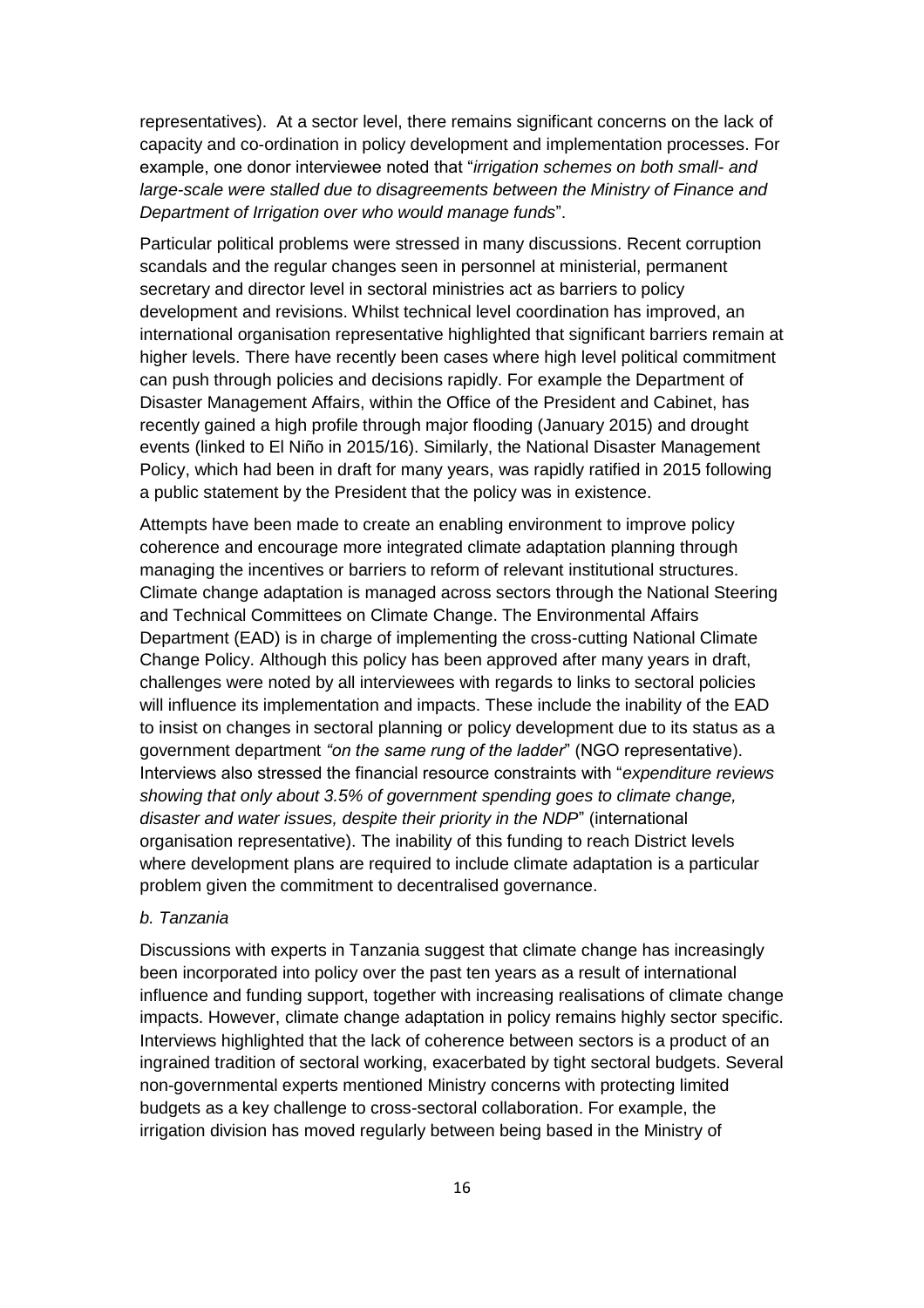Agriculture and a Ministry of Water over the last twenty years, without building strong cooperative links between the two sectors.

Another key barrier to policy coherence is the lack of an overarching climate change policy to pull the sectors together. A new policy aiming to enhance coherence and mainstreaming of climate change across various government sectors, including water and agriculture, is in development by the Department for Environment under the Vice President's Office, but this Department is widely viewed by respondents as having only limited political influence. The developing Climate Change Policy is intended to overcome some of the barriers to cross-sectoral policy coherence.

Tanzania has also been affected by infrequent and delayed policy revisions. The national sectoral policies have been designed without specific review dates and recent history shows that these policies have rarely been updated. The National Water Policy was first produced in 1991 with a revised policy issued in 2002. In the case of the agriculture sector, the only National Agriculture Policy was produced in 2013. The infrequent revisions of national policies suggest that any new policy developed to improve mainstreaming and cross-sectoral coherence is viewed as unlikely to be effective in the near term (both NGO and international organisation representatives).

Table 3 shows that many of the policy statements relating to climate change are general and lacking in specific plans and strategies to promote adaptation. The expert interviews highlighted that this is partly the result of limited information on specific climate change impacts for Tanzania (NGO representative). One donor interview highlighted climate change as an emerging issue that is not yet fully understood. Another commented that "*climate change is a new phenomenon. That is why studies are very important to close the gap … information [from studies] are set to improve policies and planning*". Interviews also highlighted concerns that policies and plans do not necessarily result in effective actions at District levels.

#### *c. Zambia*

Part of the reason that Zambia scored highest for policy coherence is because national policies for water, agriculture, forestry and other climate related sectors have been undergoing recent reviews to incorporate issues of climate change and improve coherence with other sectoral policies in line with donor demands (Kalaba *et al.,* 2014). However, the inter-ministerial and inter-departmental linkages in relation to climate change adaptation are still subject to challenges. Zambia's Interim Climate Change Secretariat (ICCS) has been tasked to integrate climate change across government, and is staffed by representatives from different departments. Although this has facilitated improved communication, adaptation interventions are still typically project-driven, something which was stated as a constraint by Government and NGO representatives alike. The ICCS currently sits under the Ministry of Finance, but the policy holder is the Ministry of Lands, Natural Resources and Environmental Protection. Until the policy passes through cabinet and remains in draft, long-term institutional arrangements are uncertain.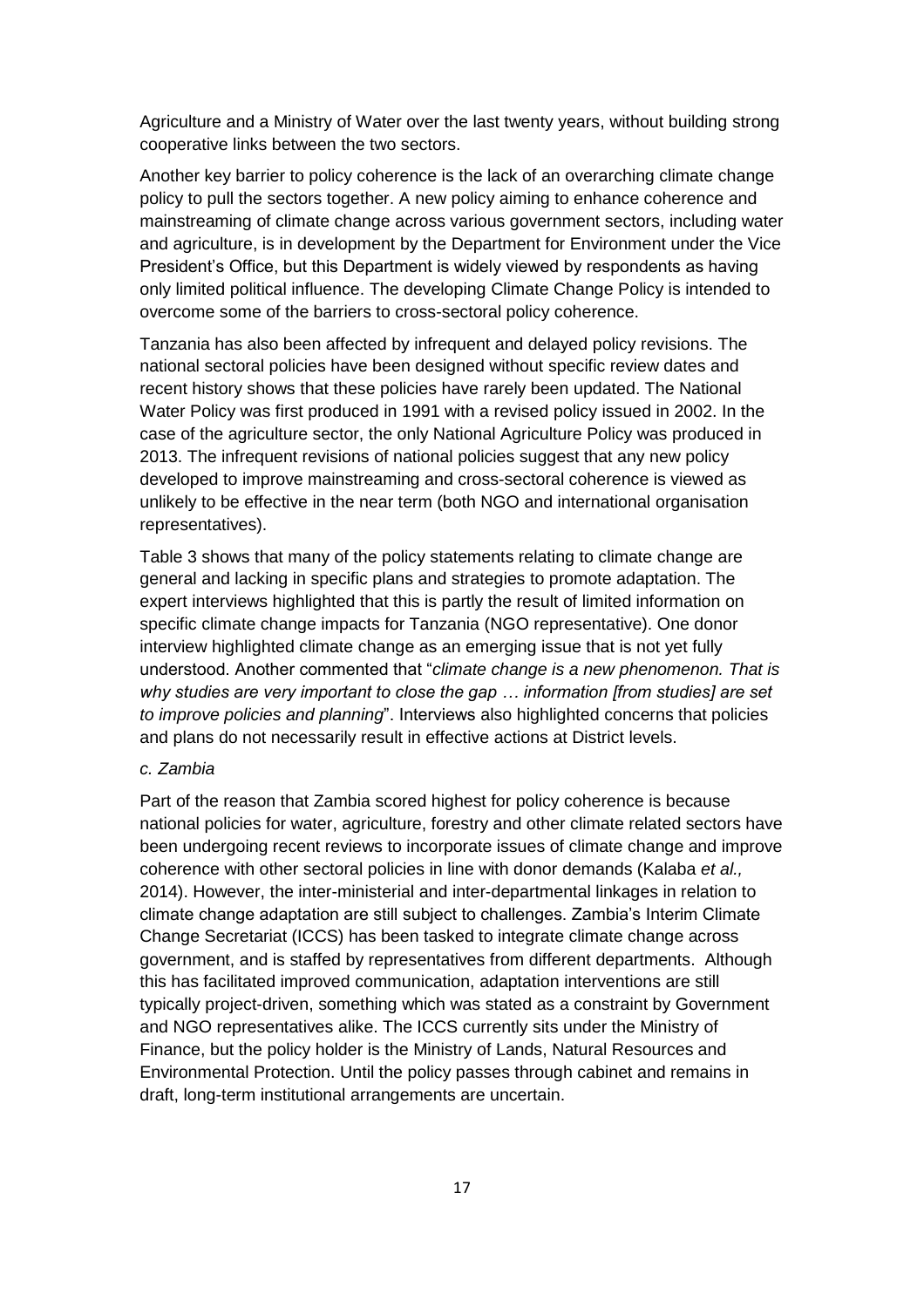The Revised Sixth National Development Plan (R-SNDP) explicitly mainstreams climate resilience, but expert interviews highlighted that such national plans, are typically drafted by external consultants and not according to national needs. These consultants have access to other policy documents and are simply tasked to provide documents that are consistent with other national policies. One policy advocacy actor at national level highlighted that: *"There is pressure by donors to show compatibility of policies in addressing climate compatible developmental projects. To ensure funding of project activities, donors currently want to see coherence of policies in climate change disaster management, adaptation and mitigation."*

The externally driven impetus for policy coherence has implications for implementation. It was highlighted by NGO representatives that sectors are not familiar with the contents of climate change policies due to the top-down, externallyled approach of policy development. The mainstreaming of climate change across agriculture, water and energy sectors as outlined in the latest NDP currently "*lacks implementation due to limited financial resources, lack of expertise at district levels and a lack of ownership of strategies and policies at local scales*" (International organization representative).

### **5. Discussion**

Policy coherence is vital to provide non-conflicting signals and to enable climate adaptation planning to become mainstreamed. Our analysis shows that considerable scope remains to develop a more mutually supportive policy mix across water and agricultural sectors capable of providing benefits across both sectors. The current reliance on external (often international) consultants to develop policy documents reduces opportunities for consultation across Government Ministries, meaning that opportunities for greater coherence are being missed. Our findings highlight that policy coordination remains weak across southern Africa and needs to be strengthened to allow greater support to cross-sectoral planning. This calls for improved vertical (to include links to District Management Plans) and horizontal cross-ministerial coordination in drafting the terms of reference for policy development. Timing is also an issue and key political and climatic events and associated resilience planning need to be harnessed to drive cross-sectoral changes. Currently, policies often remain in draft form for many years before they are adopted, such that they become outdated in relation to dominant paradigms or problems before they have been approved.

Most of the national water and agriculture sector policies analysed here failed to explicitly include consideration of climate change vulnerabilities, impacts and potential adaptations. Sectoral policy documents were developed before the policy development process was sensitised to climate change vulnerability and impacts, with iterations of sectoral policies not including all of the actions and priority areas reported on through climate change reporting via NAPAs and (I)NDCs. Problems of limited policy coherence are exacerbated as the long-term impacts of climate change are poorly understood at a national level (Jones et al., 2015; Vincent et al., 2017) and are not explicitly addressed in policy formulation. Chronological analysis combined with keyword analysis indicates that sectoral policies have been used as a valuable basis for developing climate change strategies, policies and actions (Table 3). Where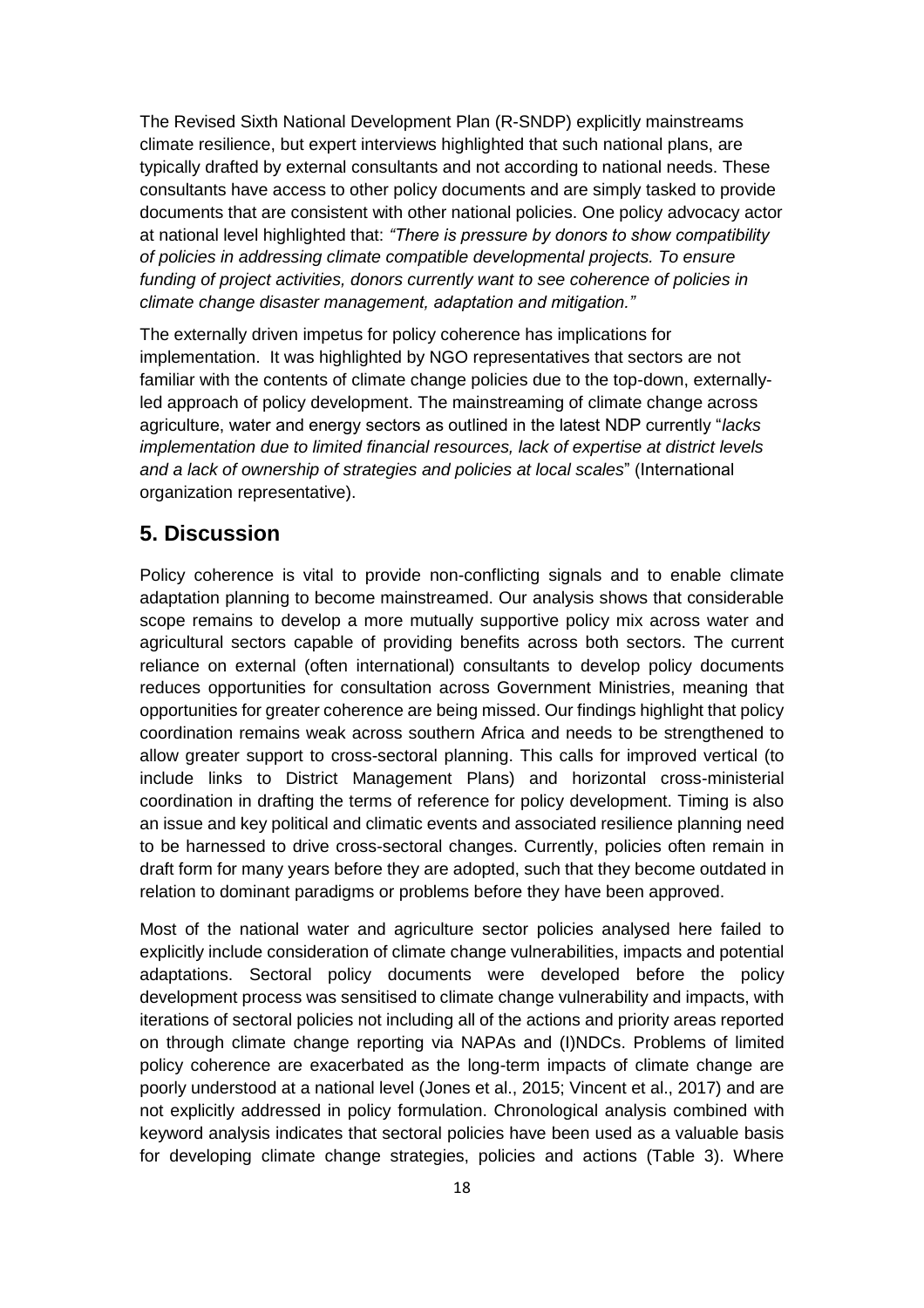coherence between sector and climate policies and strategies is strongest, it appears that recently published climate policies are largely repackaging existing sectoral policy statements, rather than building new linkages. This matches observations for other countries such as China (Hallding et al., 2009). Such policy repackaging is happening in the absence of learning and critical evaluation of the success and appropriateness of sector policy efforts, and does little to channel attention towards mainstreaming climate change adaptation. It is important to note that limiting later climate change policies to dominant approaches found in earlier sectoral policies to improve coherence is not in itself useful and suggests that recent (I)NDCs may not act as a catalyst for national climate actions (Day et al., 2015). The limited scope of (I)NDCs also implies that links to District-level planning processes which are vital to create a step-change in practical climate change adaptation planning (Urwin and Jordan, 2008) are not yet being realised.

Our findings identify that water and agriculture sector and climate change policies and strategies show greatest cross-thematic coherence around disaster management and planning, linked to flooding and droughts. Such a focus permits the uncertainty associated with climate change impacts to be used to justify reactive rather than proactive responses. Some of the policy documents analysed outlined a wide range of approaches that could be considered long-term adaptations, such as integrated water management and efforts to increase crop production efficiency. However, these intentions require further support in the way of new policy instruments, alongside the development of financial and economic mechanisms at both international and national levels that can help to create an enabling environment (Akhtar-Schuster et al., 2011). This requires reconciliation between policy statements that target the long-term and the short-term nature of policy planning linked to electoral cycles and the need for immediate as well as long-term economic gains.

Greater awareness is needed of the economic context of adaptation planning decisions if they are to be adequately supported. We note that all of the documents in our analysis presented climate change adaptation as a challenge rather than an opportunity for development and there was little evidence that social and cultural contexts and the wealth of indigenous knowledge in the region were considered. This supports findings from complementary research across the SADC region (e.g. Stringer et al., 2009; Conway et al., 2015) which identifies the need to better use climate information to guide long-term development planning and sectoral policy development.

Our analysis suggests that policy coherence around climate change adaptation needs better horizontal climate governance co-ordination at the national level involving all relevant sectoral stakeholders. This will be need to be enabled by improved institutional structure before policies can present a coherent approach to adaptation. The Paris Agreement and the Sustainable Development Goals, provide useful entry points for advances in cross-sectoral planning in relational to national climate statements. Countries need to use the opportunities within these international processes to leverage the necessary resourcing and financial support to further update their policies and improve their adaptation mainstreaming and cross-sectoral policy coherence.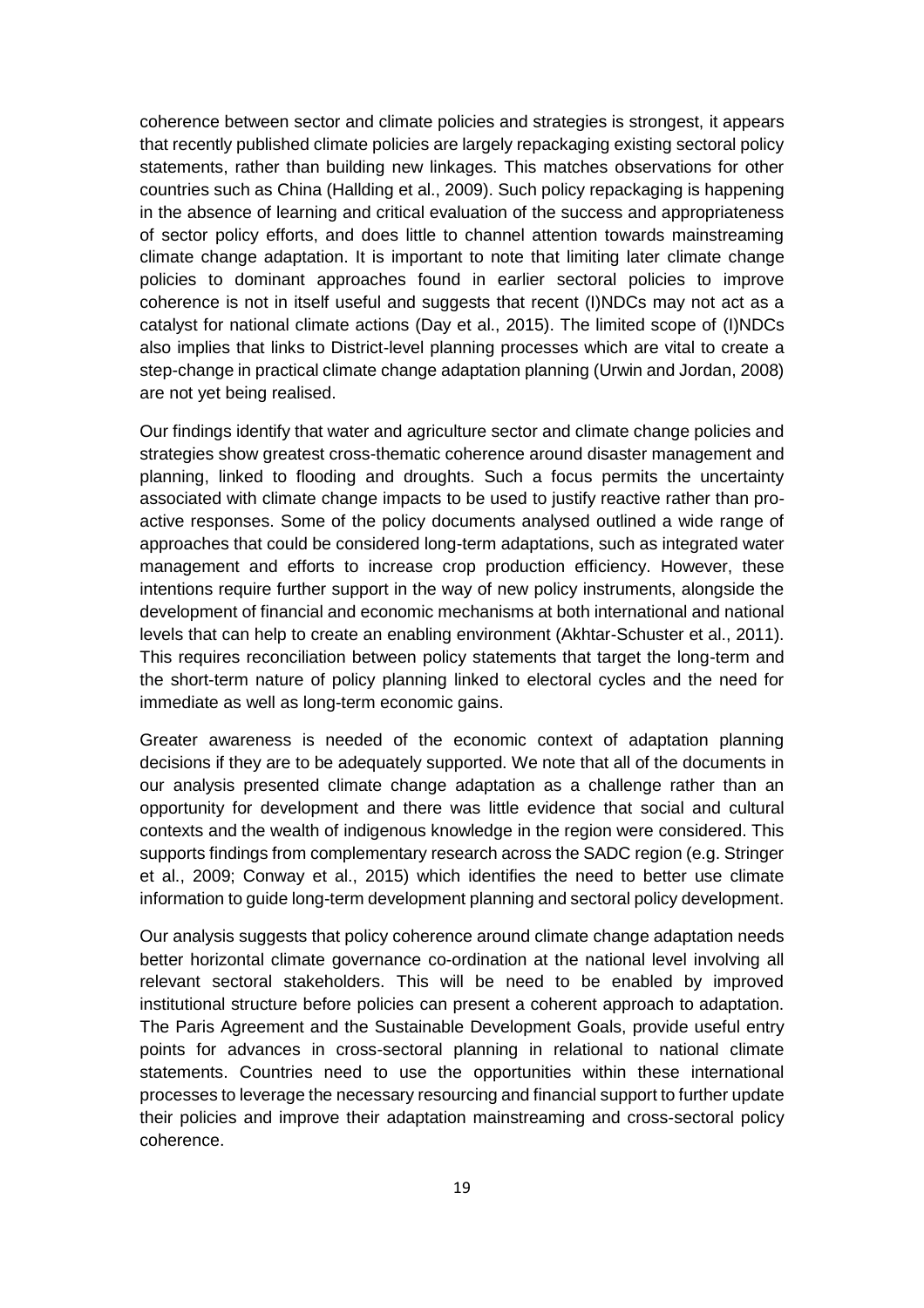#### **References**

- Abson, D.J., Dougill, A.J., Stringer, L.C. (2012). Using Principal Component Analysis for information-rich socio-ecological vulnerability mapping in Southern Africa. Applied Geography, 35, 1-2, 515-524.
- Akhtar-Schuster, M., Thomas, R.J., Stringer, L.C., Chasek, P, Seely, M.K. (2011). Improving the enabling environment to combat land degradation: institutional, financial, legal and science-policy challenges and solutions. Land Degradation and Development, 22, 299-312
- Altheide, D., Coyle, M., DeVriese, K., Schneider, C. (2008). Emergent qualitative document analysis. Handbook of emergent methods, 127-151.
- Biesbroek, R., Swart, R.J., Carter, T., Timothy, R. (2010). Europe adapts to climate change: comparing national adaptation strategies. Global Environmental Change, 20, 440-450.
- Chandra, A., Idrisova, A. (2011). Convention on Biological Diversity: a review of national challenges and opportunities for implementation. Biodiversity and Conservation, 20, 3295-3316.
- CDKN (2015). Future Climate for Africa. Climate Development Knowledge Network, London.
- Cochrane, L., Cundill, G., Ludi, E., New, M., Nicholls, R.J., Wester, P., Cantin, B., Murali, K.S., Leone, M., Kituyi, E., Landry, M-E. (2017). A reflection on collaborative adaptation research in Africa and Asia. Regional Environmental Change. https://link.springer.com/article/10.1007/s10113-017-1140-6
- Conway, D., Archer van Garderen, E., Deryng, D., Dorling, S., Krueger, T., Landman, W., Lankford, B., Lebek, K., Osborn, T., Ringler, C., Thurlow, J., Zhu, T., Dalin, C. (2015). Climate and southern Africa's water-energy-food nexus. Nature Climate Change, 5, 837-846.
- Conway, D. Mustelin, J. (2014). Strategies for improving adaptation practice in developing countries. Nature Climate Change, 4, 339-342.
- Davis, C. (2011). Climate Risk and Vulnerability: a handbook for southern Africa. Pretoria, South Africa: Council for Scientific and Industrial Research.
- Day, T., Röser, F., Tewari, R., Kurdzile, M., Höhne, N. (2015). Preparation of Intended Nationally Determined Contributions (INDCs) as a catalyst for climate action. NewClimate Institute. https://mitigationpartnership.net/indcs-catalysts-climateaction
- Dougill, A.J., Whitfield, S., Stringer, L.C., Vincent, K, Wood, B.T., Chinseu, E.L., Steward, P., Mkwambisi, D.D. (2016). Mainstreaming Conservation Agriculture in Malawi: knowledge gaps and institutional barriers. J. of Environmental Management.

http://www.sciencedirect.com/science/article/pii/S0301479716307472

- Ford, J.D., Berrang-Ford, L., Bunce, A., McKay, C., Irwin, M., Pearce, T. (2015). The status of climate change adaptation in Africa and Asia. Regional Environmental Change, 15, 801-814.
- GoM, (2017). Draft Malawi National Resilience Plan. Government of Malawi
- GoM, (2016). National Climate Change Policy. Government of Malawi.
- GoM, (2015). Nationally Determined Contribution of Malawi. Government of Malawi.
- GoM, (2011a). National Agriculture Policy. Government of Malawi.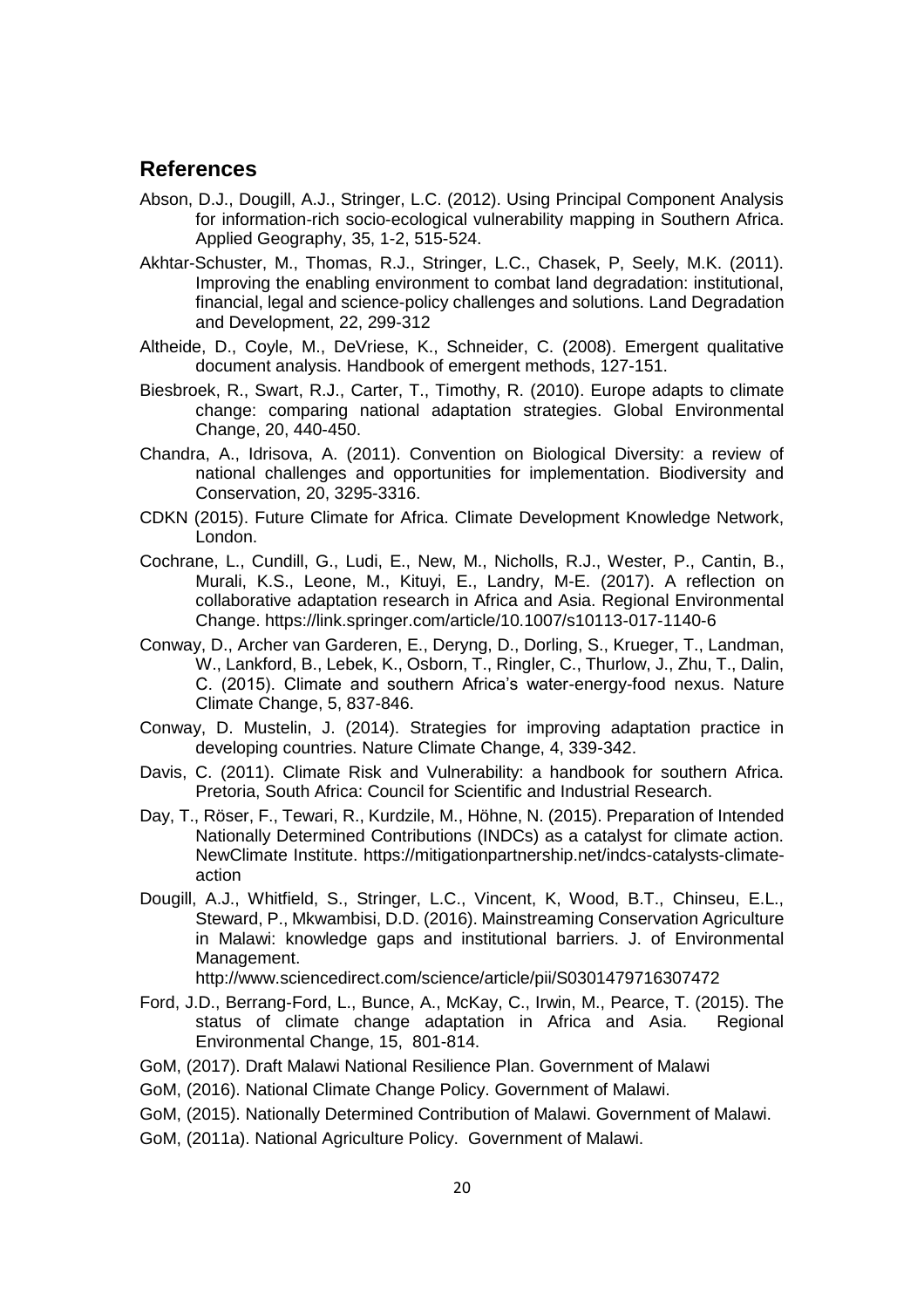- GoM, (2011b). Malawi Growth and Development Strategy, 2011-2016. Government of Malawi.
- GoM, (2006). Malawi's National Adaptation Programme of Action. First Edition. Government of Malawi.
- GoM, (2005). National Water Policy. Government of Malawi.
- GoK, (2015). Ending drought Emergencies Common Framework. Government of Kenya
- GoT, (2015). Intended Nationally Determined Contribution. Government of Tanzania
- GoT, (2013). National Agricultural Policy. Government of Tanzania
- GoT, (2012). National Climate Change Strategy. Government of Tanzania
- GoT, (2007). National Adaptation Programme of Action. Government of Tanzania
- GoT, (2002). National Water Policy. Government of Tanzania
- GoT, (1999). Tanzania Development Vision 2025. Government of Tanzania
- GoZ, (2015). Nationally Determined Contribution to the 2015 Agreement on Climate Change. Government of Zambia.
- GoZ, (2013). Revised Sixth National Development Plan, 2013-2016. Government of Zambia.
- GoZ, (2010). National Climate Change Response Strategy. Government of Zambia.
- GoZ, (2007). National Adaptation Programme of Action, Final Report. Government of Zambia.
- GoZ, (2004). National Agricultural Policy. Government of Zambia.
- GoZ, (1994). National Water Policy. Government of Zambia.
- Hallding, K., Han, G., Olsson, M. (2009). China's Climate- and Energy-security Dilemma: Shaping a New Path of Economic Growth, Journal of Current Chinese Affairs, 38, 119-134.
- Hussey, K., Pittock J. (2012). The Energy–Water Nexus: Managing the Links between Energy and Water for a Sustainable Future. Ecology and Society, 17, 1, 31. http://dx.doi.org/10.5751/ES-04641-170131
- IPCC, (2014). Climate Change 2014: Impacts, Adaptation, and Vulnerability. Part A: Global and Sectoral Aspects. Contribution of Working Group II to the Fifth Assessment Report of the Intergovernmental Panel on Climate Change. Cambridge University Press, Cambridge, United Kingdom.
- Jones, L., Dougill, A.J., Jones, R., Steynor, A., Watkiss, P., Kane, C., Koelle, B., Moufouma-Okia, W., Padgham, J., Ranger, N., Roux, J-P., Suarez, P., Tanner, T., Vincent, K. (2015). Ensuring climate information guides long-term development. Nature Climate Change, 5, 812-814.
- Kalaba, F.K., Quinn, C.H., Dougill, A.J. (2014). Policy coherence and interplay between Zambia's forestry, energy, agricultural and climate change policies and multilateral environmental agreements. International Environmental Agreements: Politics, Law and Economics, 14(2), 181-198.
- Le Gouais, A., Wach, E. (2013). A qualitative analysis of rural water sector policy documents. Water Alternatives, 6(3), 439-461.
- Massey, E., Biesbroek, R., Huitema, D. (2014). Global Environmental Change-Human and Policy Dimensions, 29, 434-443.
- Mickwitz P., Kivimaa P. (2007). Evaluating Policy Integration The Case of Policies for Environmentally Friendlier Technological Innovations. Evaluation 13, 1, 68– 86.